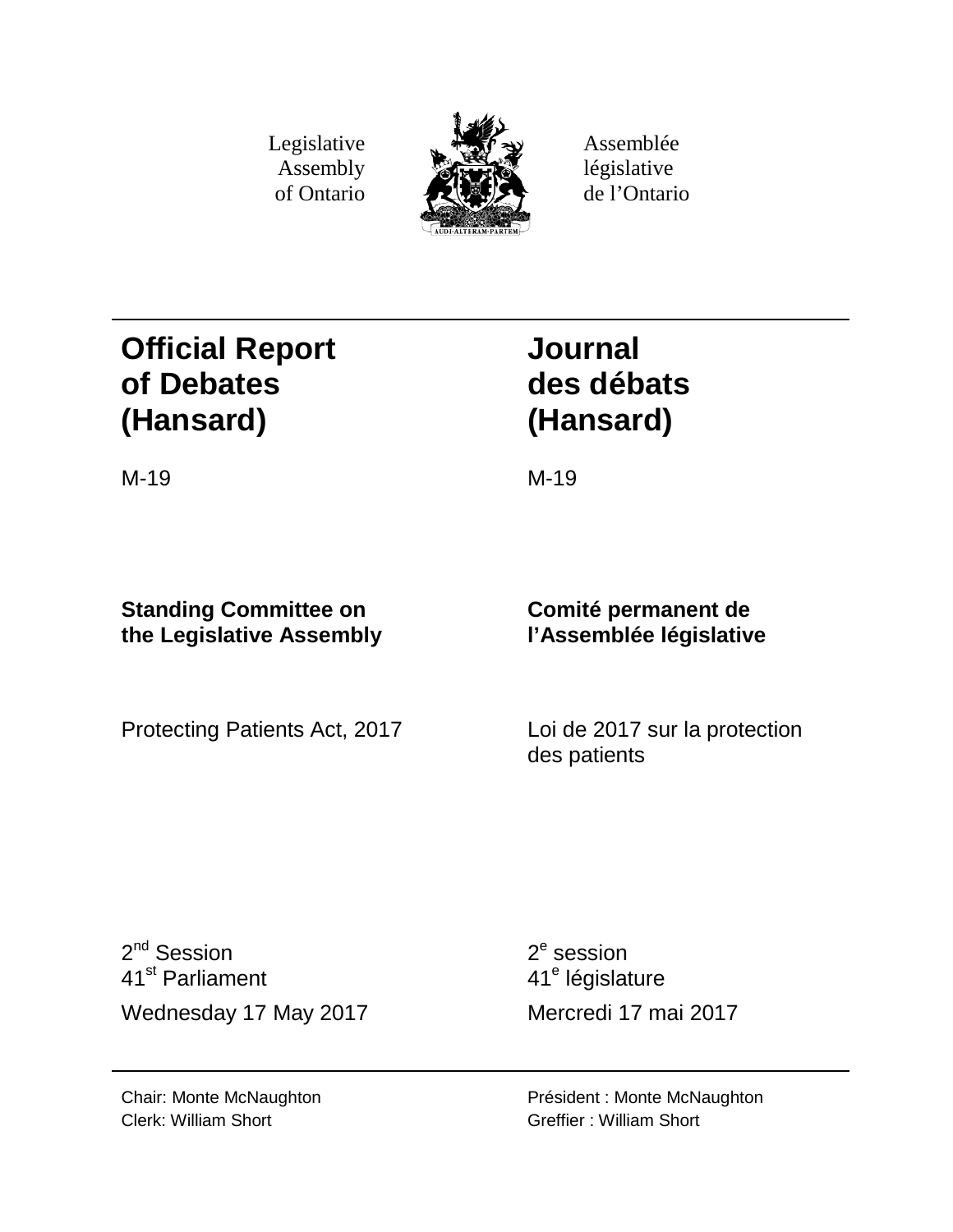Hansard and other documents of the Legislative Assembly can be on your personal computer within hours after each sitting. The address is:

### **Hansard on the Internet Le Journal des débats sur Internet**

L'adresse pour faire paraître sur votre ordinateur personnel le Journal et d'autres documents de l'Assemblée législative en quelques heures seulement après la séance est :

http://www.ontla.on.ca/

Reference to a cumulative index of previous issues may be obtained by calling the Hansard Reporting Service indexing staff at 416-325-7400.

#### **Index inquiries Renseignements sur l'index**

Adressez vos questions portant sur des numéros précédents du Journal des débats au personnel de l'index, qui vous fourniront des références aux pages dans l'index cumulatif, en composant le 416-325-7400.

Hansard Reporting and Interpretation Services Room 500, West Wing, Legislative Building 111 Wellesley Street West, Queen's Park Toronto ON M7A 1A2 Telephone 416-325-7400; fax 416-325-7430 Published by the Legislative Assembly of Ontario



Service du Journal des débats et d'interprétation Salle 500, aile ouest, Édifice du Parlement 111, rue Wellesley ouest, Queen's Park Toronto ON M7A 1A2 Téléphone, 416-325-7400; télécopieur, 416-325-7430 Publié par l'Assemblée législative de l'Ontario

ISSN 1180-436X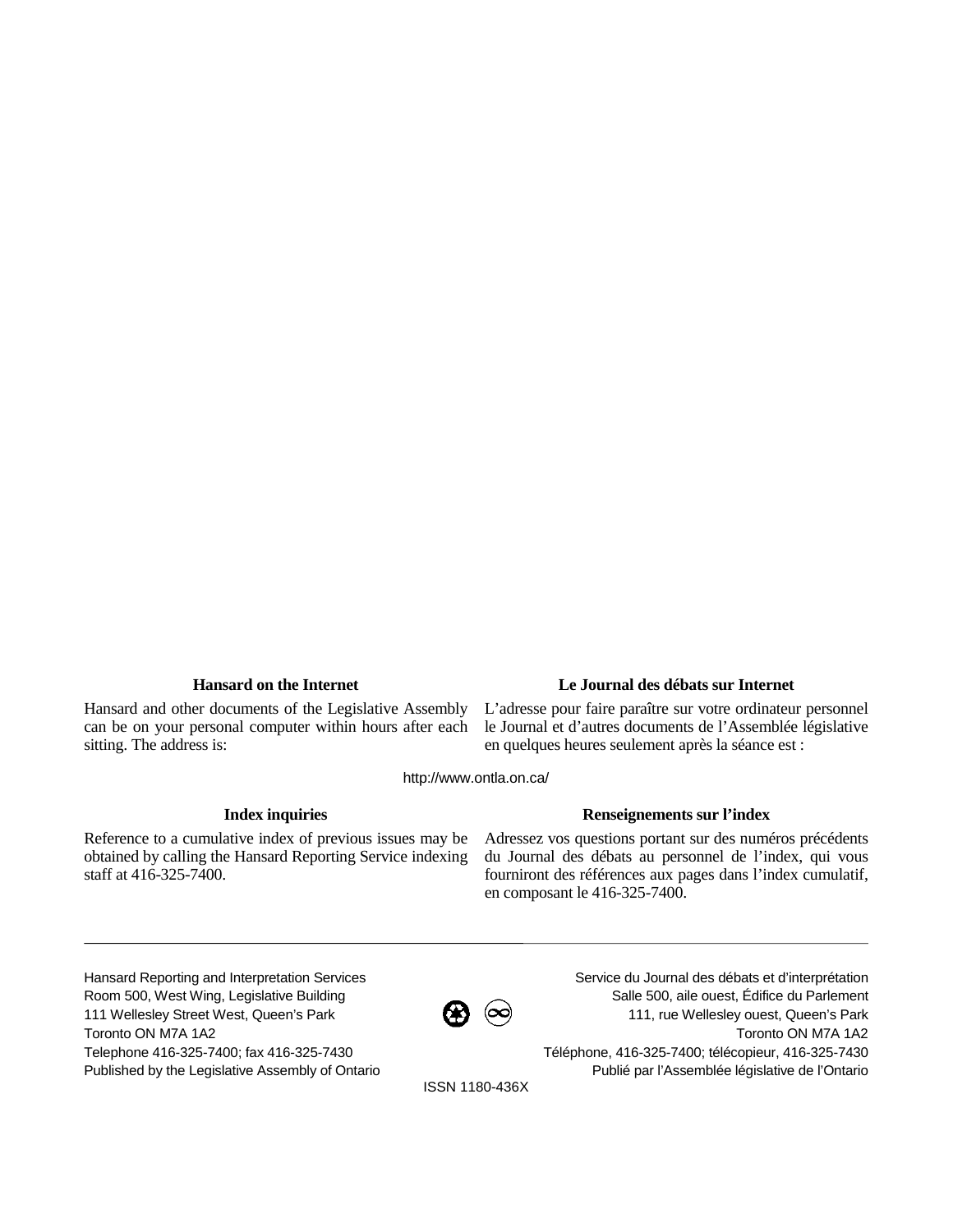## **CONTENTS**

Wednesday 17 May 2017

| Protecting Patients Act, 2017, Bill 87, Mr. Hoskins / Loi de 2017 sur la protection des |  |
|-----------------------------------------------------------------------------------------|--|
|                                                                                         |  |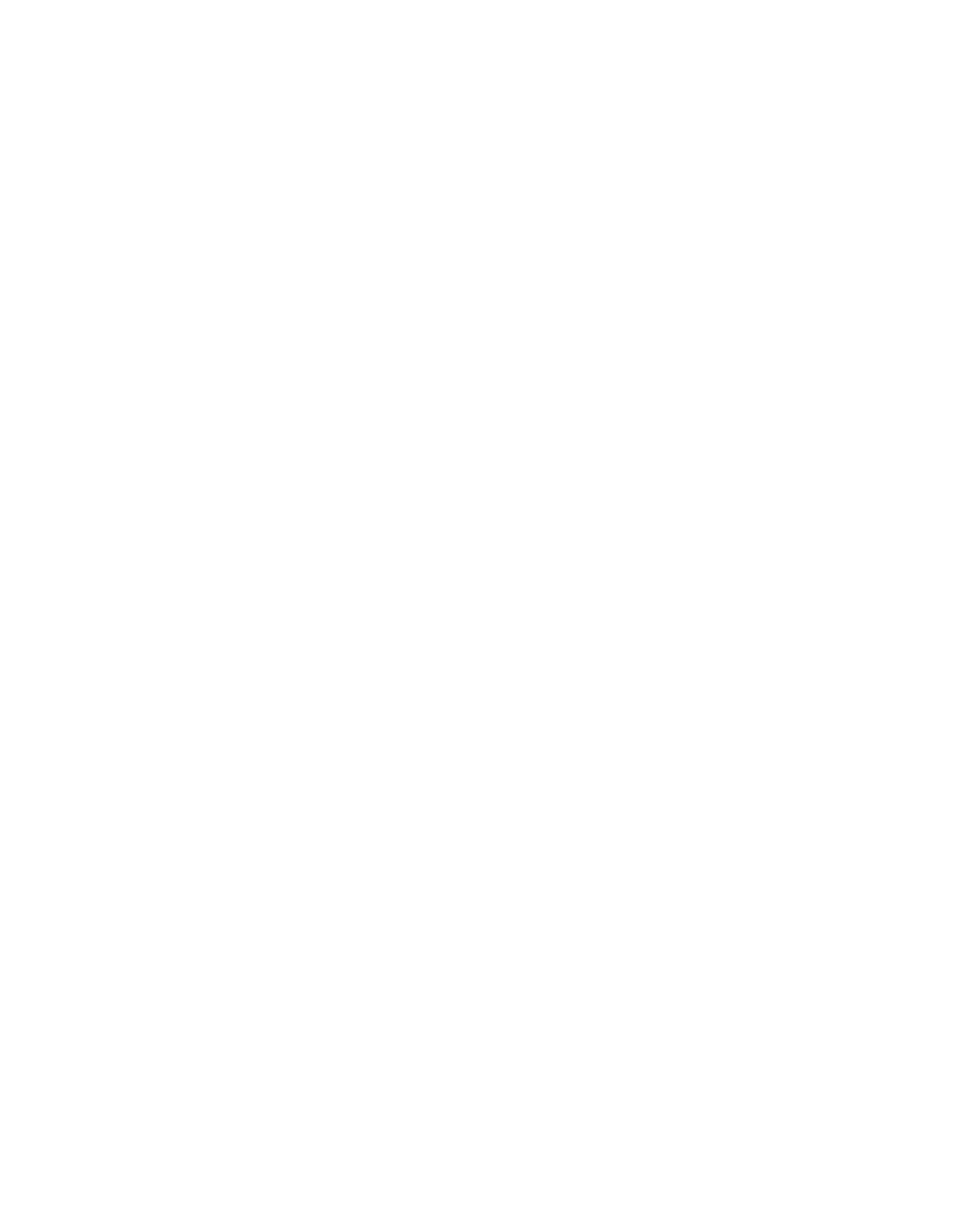LEGISLATIVE ASSEMBLY OF ONTARIO ASSEMBLÉE LÉGISLATIVE DE L'ONTARIO

### **STANDING COMMITTEE ON THE LEGISLATIVE ASSEMBLY**

Wednesday 17 May 2017 Mercredi 17 mai 2017

*The committee met at 1303 in committee room 1.*

#### PROTECTING PATIENTS ACT, 2017

#### LOI DE 2017 SUR LA PROTECTION DES PATIENTS

Consideration of the following bill:

Bill 87, An Act to implement health measures and measures relating to seniors by enacting, amending or repealing various statutes / Projet de loi 87, Loi visant à mettre en oeuvre des mesures concernant la santé et les personnes âgées par l'édiction, la modification ou l'abrogation de diverses lois.

**The Chair (Mr. Monte McNaughton):** Good afternoon, everyone. Welcome to the Standing Committee on the Legislative Assembly. We're here to deal with clause-by-clause consideration of Bill 87, An Act to implement health measures and measures relating to seniors by enacting, amending or repealing various statutes.

Just a few announcements and reminders for the committee: 12:45 was the hard deadline for amendments, so there will be no further amendments allowed. This committee is permitted to sit until 7 p.m. tonight. At 3 p.m., those amendments which have not yet been moved shall be deemed to have been moved, and the Chair of the Committee shall interrupt the proceedings and shall, without further debate or amendment, put every question necessary to dispose of all remaining sections of the bill and any amendments thereto, with one 20-minute waiting period, pursuant to standing order 129(a), being permitted.

As well, I would like to remind or advise committee members that there were two amendments submitted prior to the deadline, so please insert those into your packages: motions 103.1 and 103.2. You'll just want to slip those into your package.

Are there any comments in general to any section of the bill? And if so, which section? Seeing none, we'll begin.

I'd like to seek unanimous consent to stand down sections 1 to 3 to deal with the schedules first. Is there agreement in the committee? Agreed?

**Mme France Gélinas:** Say that again?

**The Chair (Mr. Monte McNaughton):** I'd like to stand down section 1 to 3 to deal with the schedules first.

**Mme France Gélinas:** Schedule 4 first?

## **COMITÉ PERMANENT DE L'ASSEMBLÉE LÉGISLATIVE**

**The Chair (Mr. Monte McNaughton):** We're just going to go to the schedules. We'll stand down sections 1, 2 and 3, and we'll start with schedule 1.

**Mme France Gélinas:** Sure.

**The Chair (Mr. Monte McNaughton):** That's generally what we do. Agreed? Agreed.

We'll move to NDP amendment 1. Ms. Gélinas.

**Mme France Gélinas:** I move that the bill be amended by adding the following schedule:

"Schedule 0.1

"Drug and Pharmacies Regulation Act

"1. The definition of 'registered pharmacy student' in subsection 1(1) of the Drug and Pharmacies Regulation Act is repealed and the following substituted:

""intern technician" means a person registered as an intern technician under the Pharmacy Act, 1991;'

"2. Subsection 139(5) of the act is amended by adding the following paragraph:

"'3. Subsections  $17(2)$  and  $(3)$ ."

"3(1) Subsection 140(2) of the act is amended by striking out 'interim orders where such allegations are referred to the committee'.

"(2) Section 140 of the act is amended by adding the following subsection:

"'Interim order

"'(2.0.1) The accreditation committee may at any time make an interim order directing the registrar to suspend, or to impose terms, conditions or limitations on, a certificate of accreditation, if it is of the opinion that the conduct or operation of a pharmacy is likely to expose a patient, or a member of the public, to harm or injury.

"'Procedure

"'(2.0.2) The provisions of the health professions procedural code dealing with interim suspension orders made by the inquiries, complaints and reports committee or a panel of the committee apply, with necessary modifications, to interim suspension orders made by the accreditation committee under subsection (2.0.1).

"(3) Subsection  $140(2.1)$  of the act is amended by striking out 'section 37' and substituting 'section 25.4'.

" $4(1)$  Clause 149 $(1)(c)$  of the act is amended by striking out 'a registered pharmacy student' at the beginning and substituting 'a student who is in the course of fulfilling the educational requirements to become a member of the college'.

" $(2)$  Clause 149 $(1)(d)$  of the act is amended by adding 'or an intern technician' after 'a pharmacy technician'.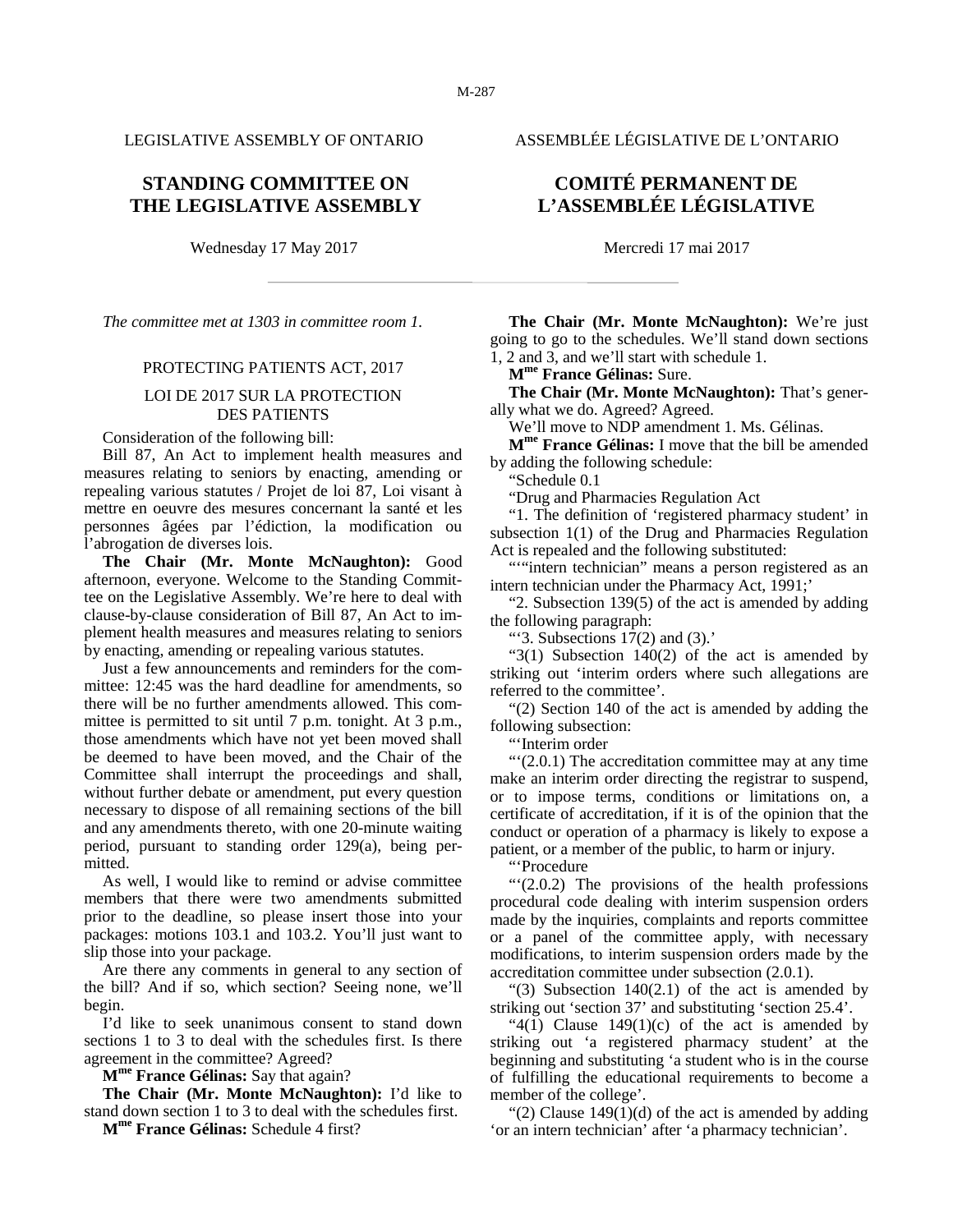M-288 STANDING COMMITTEE ON THE LEGISLATIVE ASSEMBLY 17 MAY 2017

"(3) Subsection 149(3) of the act is repealed and the following substituted:

"'Remote dispensing locations

"'(3) Despite clause (1)(d), a pharmacy technician may compound, dispense or sell a drug in a remote dispensing location without a pharmacist being physically present to supervise, as long as a pharmacist is actively supervising the pharmacy technician and,

"'(a) a certificate of accreditation has been issued permitting the operation of the remote dispensing location; and

"'(b) the remote dispensing location is operated in accordance with the regulations.'

"(5) Subsection 156(2) of the act is amended by striking out 'two years' at the end and substituting '10 years'.

"(6) This schedule comes into force on a day to be named by proclamation of the Lieutenant Governor."

**The Chair (Mr. Monte McNaughton):** I'm going to rule this amendment out of order. It attempts to open an act that is not included in this bill. After all that effort, I hate to rule it out of order.

**Mme France Gélinas:** Can I ask for unanimous consent to consider it?

**The Chair (Mr. Monte McNaughton):** You can, yes. Is there unanimous consent? Agreed? Agreed.

Further debate?

**Mme France Gélinas:** I will let my colleague talk for a while.

**The Chair (Mr. Monte McNaughton):** Any other comments? Mr. Fraser.

**Mr. John Fraser:** We'll be supporting this motion. It does achieve the same policy outcomes that I think we've been trying to get here. Although it is out of scope, it's in the intent. We'll be supporting this motion.

**1310**

**The Chair (Mr. Monte McNaughton):** Further debate? Mr. Yurek.

**Mr. Jeff Yurek:** We'll be supporting this motion as well. It's just updating the changes that have occurred in professional pharmacy over a number of years. As I said, it doesn't change the scope of the bill in any shape or form.

**The Chair (Mr. Monte McNaughton):** Any further debate?

**Mme France Gélinas:** I will save my voice. I'm happy to see the support.

**The Chair (Mr. Monte McNaughton):** Okay. We'll put the question. All those in favour? Opposed? Carried.

We'll now move to PC amendment 1.1 in schedule 1, section 1. Mr. Yurek.

**Mr. Jeff Yurek:** I move that schedule 1 to the bill be amended by adding the following subsection:

"(0.1) Section 1 of the Immunization of School Pupils Act is amended by adding the following definition:

"'child' means a person younger than 18;"

**The Chair (Mr. Monte McNaughton):** Any further debate, Mr. Yurek?

**Mr. Jeff Yurek:** No. It's pretty open.

**The Chair (Mr. Monte McNaughton):** Any further debate? Mr. Fraser.

**Mr. John Fraser:** We won't be supporting this motion as it is commonly understood through other pieces of Ontario legislation that a child is under the age of 18—like if you looked at the Protecting Child Performers Act or the Parental Responsibility Act. We don't believe that it's necessary so we won't be supporting the motion.

**The Chair (Mr. Monte McNaughton):** Further debate? Madame Gélinas.

**Mme France Gélinas:** I think it is wise to define what a child is in this bill because in health care, you often start as early as age 14 and 15 to get consent from the child directly. Children are allowed to make decisions for themselves, as opposed to at 18 years of age. So to specifically mention 18 years I think is a wise move.

**The Chair (Mr. Monte McNaughton):** Any further debate? Seeing none, all those in favour? Opposed? I declare the motion lost.

We'll move to NDP amendment 1.2. Madame Gélinas.

**Mme France Gélinas:** Can I ask for a huge favour? Does anybody have a Halls, until somebody comes from my office, before I can speak no more?

*Interjections.*

**The Chair (Mr. Monte McNaughton):** Lots of volunteers.

**Mr. John Fraser:** I have a Halls.

**Mme France Gélinas:** You have a Halls? I will be forever grateful.

Sorry again, Chair.

**The Chair (Mr. Monte McNaughton):** That's okay.

**Mme France Gélinas:** I move that section 1 of schedule 1 to the bill be amended by adding the following subsection:

"(0.1) Section 1 of the Immunization of School Pupils Act is amended by adding the following definition:

"'child' means a person under the age of 17 years; ('enfant')"

**The Chair (Mr. Monte McNaughton):** Any debate? Madame Gélinas.

**Mme France Gélinas:** Because this is a very contentious piece of legislation for some—we know that there are people who oppose the immunization of their children. We know that the list of vaccinations includes youth in the ages of 14, 15, 16 and 18. I think it is wise to put it in in order to avoid having a whole bunch of health units having to argue that children who are 15 or 16 years old are old enough to make decisions for themselves. Therefore, putting it in the bill settles a lot of heartache down the road.

**The Chair (Mr. Monte McNaughton):** Any further debate? Mr. Fraser.

**Mr. John Fraser:** We will be opposing the motion for the same reasons that I set out in the last amendment put forward.

**The Chair (Mr. Monte McNaughton):** Okay. Any further debate? We'll put the question, then. All those in favour? Opposed? I declare this amendment lost.

We'll move to PC amendment number 2. Mr. Yurek.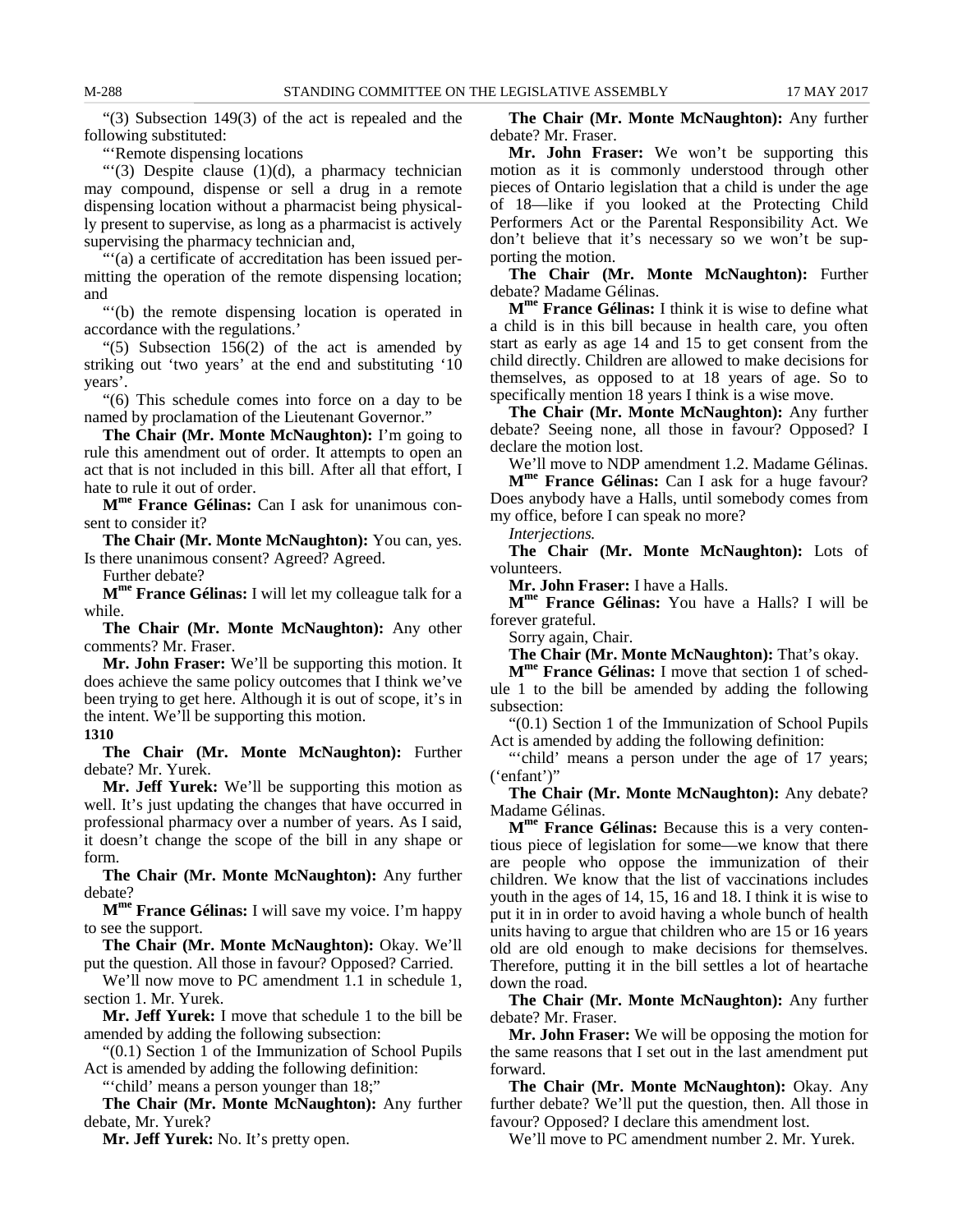**Mr. Jeff Yurek:** I move that section 1 of schedule 1 to the bill be amended by adding the following subsection:

"(3) Section 1 of the act is amended by adding the following definition:

"'qualified pharmacist' means a member of the Ontario College of Pharmacists who is authorized under the Pharmacy Act, 1991 to administer an immunizing agent to a child in relation to a designated disease;"

**The Chair (Mr. Monte McNaughton):** Any debate, Mr. Yurek?

**Mr. Jeff Yurek:** I just think adding in qualified pharmacists in addition to nurses and physicians fits what is occurring today, as of now, given the fact that pharmacists have an expanded scope of practice with delivering injections. As other scopes of practice change, that would be for the other section in this bill. I think it's respectful to pharmacists at this point in time and important to add.

**The Chair (Mr. Monte McNaughton):** Further debate? Ms. Gélinas.

**Mme France Gélinas:** I will be supporting this motion. I agree that every health professional should be allowed to work to their full scope. We have seen some success with having pharmacists deliver vaccines, the flu vaccine being one. Although the mechanism to get there does not exist in Ontario, I think to put it in the bill will at least keep that door open if there are opportunities for pharmacists to participate in school pupil immunization later on.

**The Chair (Mr. Monte McNaughton):** Further debate? Mr. Fraser.

**Mr. John Fraser:** We won't be supporting the motion, as "prescribed person" already allows for pharmacists to be added in regulation.

**The Chair (Mr. Monte McNaughton):** Mr. Yurek?

**Mr. Jeff Yurek:** I think it's unfortunate that this government is not recognizing the abilities—they have already expanded the scope of practice with pharmacists. They duly require the respect. The other professions currently who are performing it are named in this bill. It's unfortunate. They're not other prescribed people; they are a health care professional with already the authority and scope to provide injections.

As the member from the third party stated, they've been quite successful at ensuring that the number of Ontarians receiving the influenza vaccination each year has rapidly increased. It has been such a success. The pharmacists will play a key role in the ongoing expansion of availability of vaccinations. It has been the profession that is most accessible in all of our communities: northern, rural, urban. I think it's fitting, and I would hope the government would reconsider their decision and maybe support one of the Conservative amendments in this package that we do have. Hopefully, this is one of them.

**The Chair (Mr. Monte McNaughton):** Any further debate? All those in favour? Opposed? I declare the amendment lost.

Shall schedule 1, section 1 carry? All those in favour? Carried.

Schedule 1, section 2: We'll move to PC amendment number 3. Mr. Yurek.

**Mr. Jeff Yurek:** PC amendment 3?

**The Chair (Mr. Monte McNaughton):** PC amendment 3.

**Mr. Jeff Yurek:** Sorry. I'm way ahead of myself.

I move that subsection 3(3) of the act, as set out in section 2 of schedule 1 to the bill, be struck out.

**The Chair (Mr. Monte McNaughton):** Any debate? Mr. Yurek.

**Mr. Jeff Yurek:** We've listened to some concerns of those coming forward. What I've heard is that, for the 2% of those not willing to have vaccinations, educational sessions aren't really going to change their minds. We also heard that the Ministry of Health is ill-prepared to carry out the educational sessions in rural and northern Ontario, mainly due to either there being no funding available and/or no Internet access if they wish to have these educational sessions through the Internet. It's not accessible for many outside of urban areas.

In addition, we do appreciate the role that pediatricians and family doctors play in educating their patients at the time of check-ups and feel that they could play a more important role in ensuring that education is disseminated to these parents.

**The Chair (Mr. Monte McNaughton):** Further debate? Further debate? No? All those in favour? Opposed? I declare the motion lost.

Shall schedule 1, section 2 carry? Carried.

We'll move to schedule 1, section 3, and PC amendment number 4. Mr. Yurek.

**Mr. Jeff Yurek:** I move that subclause 6(2)(a)(i) of the act, as set out in section 3 of schedule 1 to the bill, be amended by adding "qualified pharmacist" after "nurse".

**The Chair (Mr. Monte McNaughton):** Any debate? Madame Gélinas.

**1320**

**Mme France Gélinas:** I think it's a respectful thing to do, to actually name them. We know that we've had success with immunization through pharmacists. To put them in the bill doesn't guarantee any changes to our health care system, but it makes it clear that we are interested in having every health care provider work to their full scope.

**The Chair (Mr. Monte McNaughton):** Further debate?

**Mr. John Fraser:** Chair, we'll be opposing this motion for the same reasons set aside for the previous motion. With regard to "prescribed person," it already allows pharmacists to be added by regulation.

**The Chair (Mr. Monte McNaughton):** Further debate? Okay. All those in favour? Opposed? I declare the motion lost.

Shall schedule 1, section 3 carry? Carried.

We move to schedule 1, section 4, and PC amendment number 5. Mr. Yurek?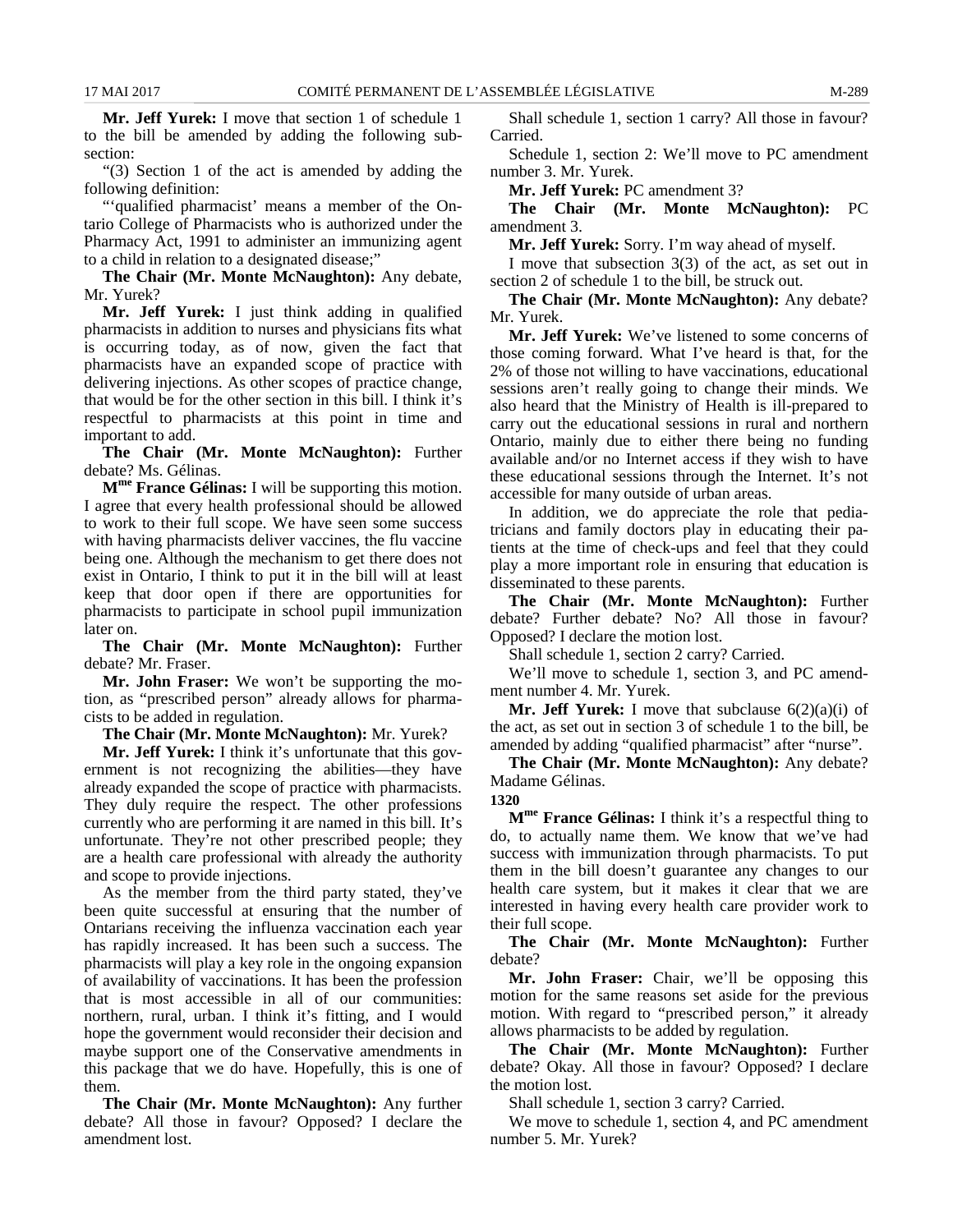**Mr. Jeff Yurek:** I move that subsection 10(2) of the act, as set out in section 4 of schedule 1 to the bill, be amended by adding "qualified pharmacist" after "nurse".

**The Chair (Mr. Monte McNaughton):** Mr. Yurek, would you please read that again? You said (2) instead of (1). It's PC amendment number 5.

**Mr. Jeff Yurek:** Sorry. Excuse me. I just keep getting rejected here. I'm just getting lost.

I move that subsection 10(1) of the act, as set out in section 4 of schedule 1 to the bill, be amended by adding "qualified pharmacist" after "nurse".

**The Chair (Mr. Monte McNaughton):** Any debate? Mr. Yurek.

**Mr. Jeff Yurek:** Again, I'm reaching out to the government to show some respect to this health care professional which has been added to the scope of practice and is clearly a positive piece of the vaccination plan of the government.

I think pharmacists deserve the same respect as doctors and nurses in regard to their professionalism and the fact that they're the most accessible health care provider throughout the entire province. They're doing a wonderful job, and shouldn't just be relayed as a "prescribed person." If that's the case, then I don't know why they don't just strike out "doctor" and "nurse" and just put "prescribed person" across the board and add everyone to the regulations.

**The Chair (Mr. Monte McNaughton):** Further debate? Madame Gélinas.

**Mme France Gélinas:** I agree that pharmacists are the health care professional most likely to be added under "prescribed person." It wouldn't hurt to put them in the bill, to basically respect who they are and respect their scope of practice.

**The Chair (Mr. Monte McNaughton):** Further debate? Okay. All those in favour? Opposed? I declare the motion lost.

PC amendment number 6.

**Mr. Jeff Yurek:** I think I've got this one right. I move that subsection  $10(2)$  of the act, as set out in section 4 of schedule 1 to the bill, be amended by adding "qualified pharmacist" after "nurse".

**The Chair (Mr. Monte McNaughton):** Any debate? All those in favour? Opposed? I declare that motion lost.

PC amendment number 6: Mr. Yurek.

*Interjection.*

**The Chair (Mr. Monte McNaughton):** I'm sorry. PC amendment number 7: Mr. Yurek.

**Mr. Jeff Yurek:** Right. I move that subsection 10(2) of the Immunization of School Pupils Act, as set out in section 4 of schedule 1 to the bill, be struck out.

**The Chair (Mr. Monte McNaughton):** Any debate? Mr. Yurek.

**Mr. Jeff Yurek:** Basically, the reporting of immunizations is just creating an extra burden on the health care system. We heard from many public health units and physicians that the system is just not ready to handle this unless electronic means are available.

**The Chair (Mr. Monte McNaughton):** Madame Gélinas?

**Mme France Gélinas:** I agree with what was just said. When the health units come and make it really clear— "Please don't do this. We don't have the means. We don't have the staff. We don't have the capacity to handle every single immunization from every single provider until an electronic solution is found"—I think it would be wise to delete this part from the bill, so that we give electronic technology a chance to catch up with the times.

**The Chair (Mr. Monte McNaughton):** Any further debate? All those in favour? Opposed? I declare that motion lost.

We'll move to NDP amendment 7.1. Madame Gélinas. **Mme France Gélinas:** I think my motion is exactly the same as his.

**The Chair (Mr. Monte McNaughton):** It is, so we'll rule that out of order.

We'll move now to PC amendment number 8. Mr. Yurek?

**Mr. Jeff Yurek:** I move that section 4 of schedule 1 to the bill be amended by adding the following subsection:

"(2) Section 10 of the act is amended by adding the following subsection:

"'Limitation, electronic reporting

"'(3) Subsection (2) applies only to the extent that the physician, nurse or prescribed person has the capacity to provide the information to the medical officer of health directly through an electronic reporting method used by all public health units.'"

**The Chair (Mr. Monte McNaughton):** Any debate? Mr. Yurek?

**Mr. Jeff Yurek:** Again, we're trying to prevent unintended consequences of either overburdening the system with mail and/or fax, added costs to the system and/or duplicates being recorded in the system, or recorded immunizations being lost. Until this government gets its act together and has an electronic format which is compatible with doctors' offices, nurses' offices, pharmacists and emergency rooms, so the health units can intake the data with little error, we believe that this part of the section should be held off until that becomes available.

**The Chair (Mr. Monte McNaughton):** Further debate? Madame Gélinas.

**Mme France Gélinas:** I fully support the intent of the bill. We want to have a robust record of who is immunized and who is not. The aim of the bill is good, and I think we all support it, but we also have to be cognizant that when we put in legislation mandatory things that must happen that we cannot do, we're setting ourselves up for failure.

What the PC motion basically puts in is: We make it clear inside the legislation that there is a limitation and that electronic reporting has to be there in order for this very good goal, which we all want, to happen. We have to have electronic reporting; otherwise, we're setting all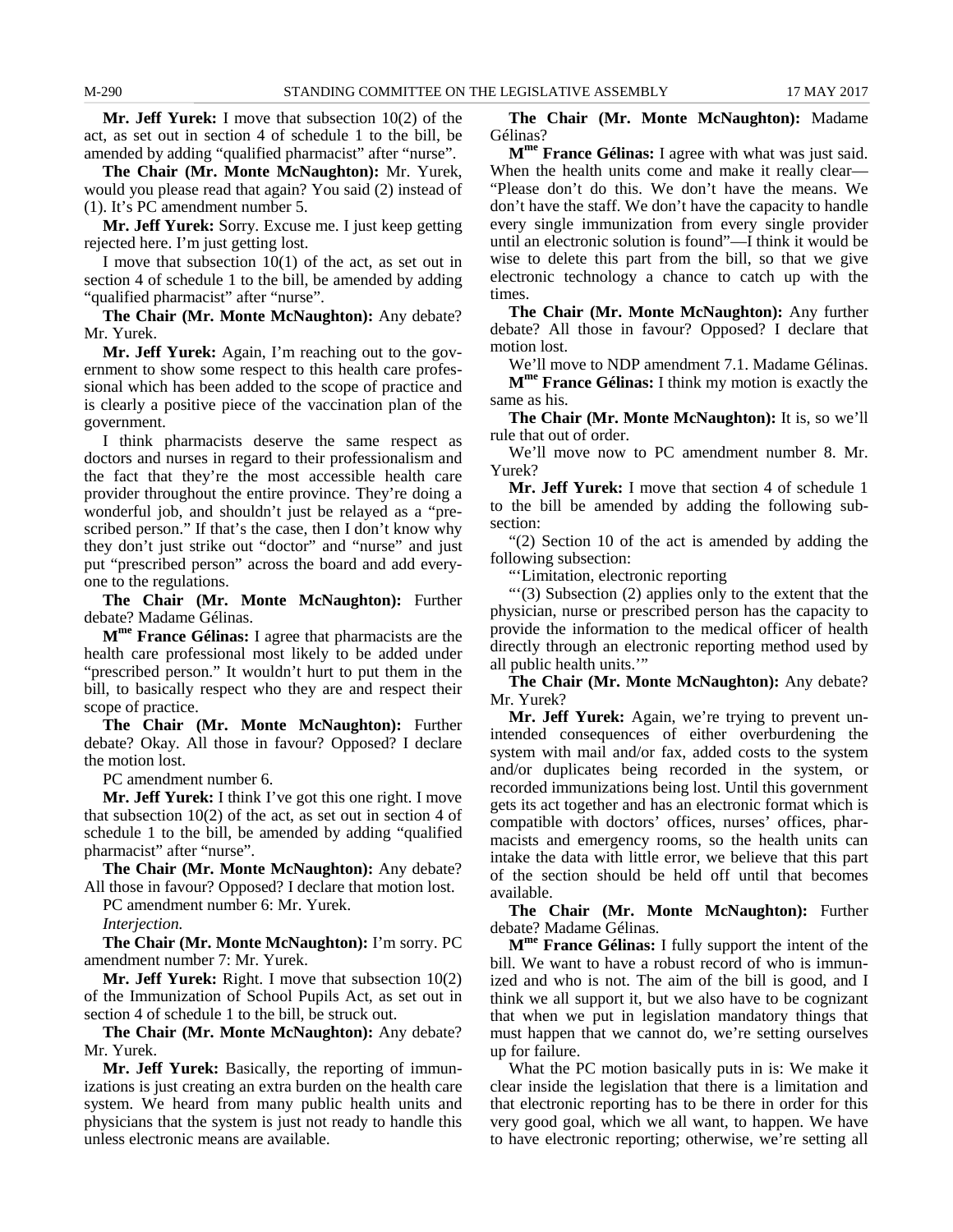of ourselves up for failure. I think it is wise to put it in the bill. This way, health units will know exactly what is expected of them.

**The Chair (Mr. Monte McNaughton):** Any debate? Mr. Fraser.

**Mr. John Fraser:** We won't be supporting this. The amendment is not necessary.

Section 10 of schedule 1 in this bill would not come into force until it is proclaimed by the Lieutenant Governor, which permits the Lieutenant Governor to proclaim amendments in force when technical solutions are in place. So it gives the ministry an opportunity to work with stakeholders to get it right.

**The Chair (Mr. Monte McNaughton):** Any further debate? Madame Gélinas.

**Mme France Gélinas:** I'd like to ask legal counsel on that. Is it true that the Lieutenant Governor could put limitations on a bill? I thought the Lieutenant Governor just said yea or nay. I didn't think they had the power to add or subtract anything to a bill.

**Mr. Ralph Armstrong:** Ralph Armstrong, legislative counsel office. I think there may be a misunderstanding. A proclamation is only for a set day. I understood the parliamentary assistant to be saying that the Lieutenant Governor would not make the proclamation until the technological measures were in place. If I'm misunderstanding, I apologize.

**The Chair (Mr. Monte McNaughton):** Mr. Fraser.

**Mr. John Fraser:** Sorry. Pardon me—that section of the bill.

**The Chair (Mr. Monte McNaughton):** Is that all, Mr. Fraser?

**Mr. John Fraser:** That's it, yes.

**The Chair (Mr. Monte McNaughton):** Madame Gélinas, further debate?

**Mme France Gélinas:** So that I fully understand: Schedule 1 of this bill could be proclaimed except for 10(2)?

**Mr. Ralph Armstrong:** In section 7 we see: "This schedule comes into force on a day to be named by proclamation of the Lieutenant Governor."

If we go back to subsection  $2(3)$ , one of the provisions that we skipped over on the way to the schedules, we see that, "If a schedule to this act provides that any provisions are to come into force on a day to be named by proclamation of the Lieutenant Governor, a proclamation may apply to one or more of those provisions, and proclamations may be issued at different times with respect to any of those provisions."

So one of the provisions of schedule 1 can come into force at a different time than another provision. The whole schedule doesn't need to come into force at the same time, if the government doesn't want it to.

**Mme France Gélinas:** Thank you.

**The Chair (Mr. Monte McNaughton):** Further debate? All in favour? Opposed? I declare that amendment lost.

**1330**

We'll move to PC amendment number 9: Mr. Yurek.

**Mr. Jeff Yurek:** I move that section 4 of schedule 1 to the bill be amended by adding the following subsection:

"(2) Section 10 of the act is amended by adding the following subsection:

"'Limitation, electronic reporting

"'(3) Subsection (2) applies only to the extent that the physician, nurse, qualified pharmacist or prescribed person has the capacity to provide the information to the medical officer of health directly through an electronic reporting method used by all public health units.'"

**The Chair (Mr. Monte McNaughton):** Any debate? Mr. Yurek.

**Mr. Jeff Yurek:** Again, we're just recognizing the increased availability and participation in vaccinations of Ontarians through pharmacies and/or pharmacists and ensuring that they are receiving the same recognition. Since they already carry out the scope and task presently, I don't think they should be relegated to a "prescribed person."

**The Chair (Mr. Monte McNaughton):** Further debate? Madame Gélinas.

**Mme France Gélinas:** Pharmacists are the health care professionals most likely to be added under "prescribed person." I think it would be respectful to put them in the bill right now. I'll be voting in favour.

**The Chair (Mr. Monte McNaughton):** Further debate? All those in favour? Opposed? I declare that amendment lost.

Shall schedule 1, section 4 carry? Carried.

We'll move to schedule 1, section 5, PC amendment number 10: Mr. Yurek?

**Mr. Jeff Yurek:** I move that subclause 12(2)(b)(i) of the act, as set out in section 5 of schedule 1 to the bill, be amended by adding "qualified pharmacist" after "nurse".

**The Chair (Mr. Monte McNaughton):** Any debate? All those in favour? Opposed? I declare that amendment lost.

Shall schedule 1, section 5 carry? Carried.

We'll move to schedule 1, section 6, NDP amendment number 10.1: Madame Gélinas?

**Mme France Gélinas:** I move that section 6 of schedule 1 to the bill be struck out.

**The Chair (Mr. Monte McNaughton):** Okay. The amendment's out of order. You should just be voting against the section.

**Mme France Gélinas:** Okay.

**Mr. Monte McNaughton:** Shall schedule 1, section 6 carry? Carried.

**Mme France Gélinas:** Actually, I wanted to vote against, not for, but it makes no difference; it carried.

**The Chair (Mr. Monte McNaughton):** Shall schedule 1, section 7 carry? Carried.

Shall schedule 1 carry? Carried.

We'll move to schedule 2, section 1, PC amendment number 11: Mr. Yurek.

**Mr. Jeff Yurek:** I move that the definition of "personal information" in subsection 1(4) of schedule 2 to the bill be amended by striking out "and personal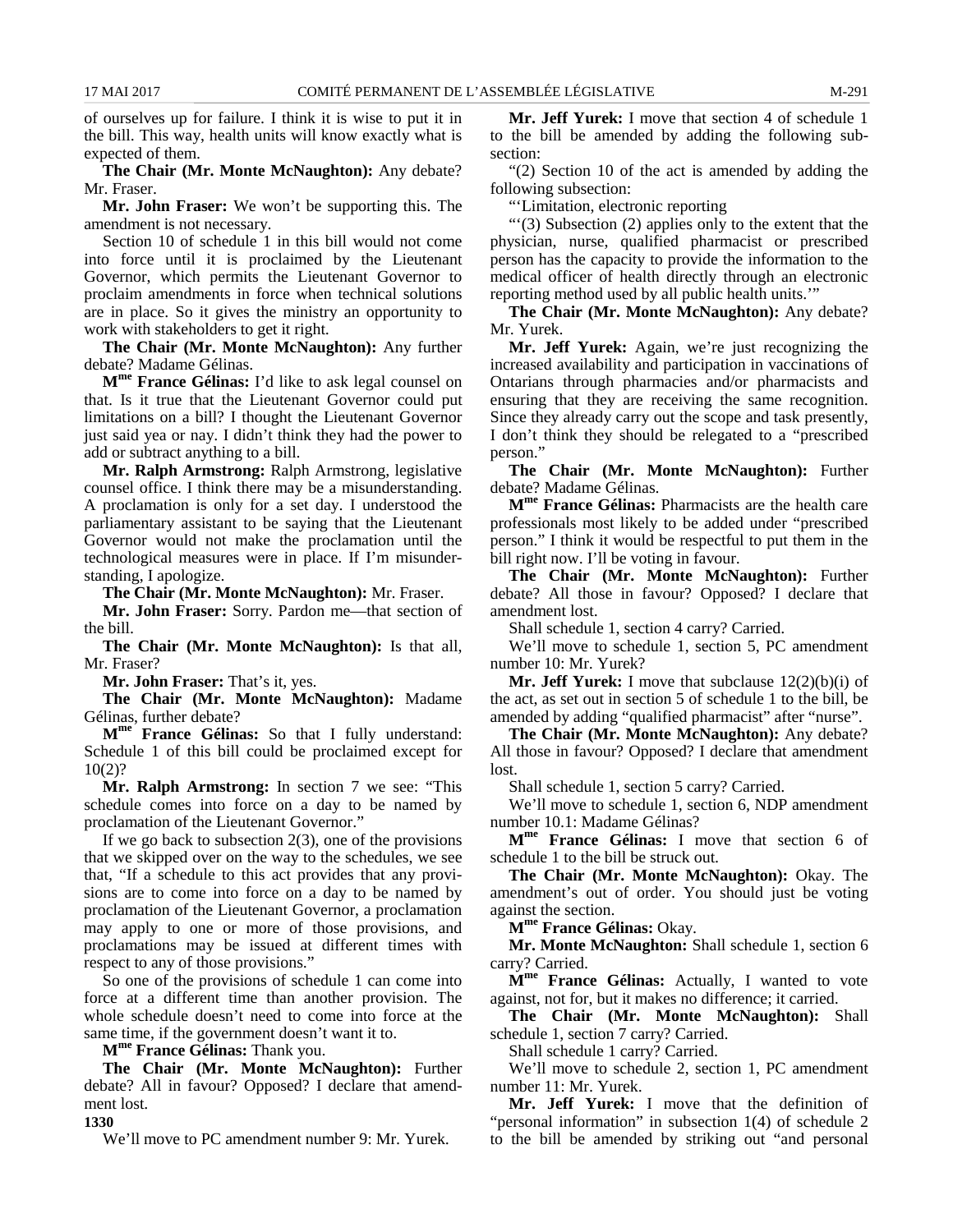health information as defined in the Personal Health Information Protection Act, 2004".

**The Chair (Mr. Monte McNaughton):** Debate? Madame Gélinas—sorry I saw your hand first.

**Mr. Jeff Yurek:** Go ahead.

**Mme France Gélinas:** I would say, when the Information and Privacy Commissioner came—I think it would be wise for us to listen so that we don't end up with a bill that doesn't stand up and is contested. This was a recommendation that came directly from the Information and Privacy Commissioner, and I think we should follow it.

**The Chair (Mr. Monte McNaughton):** Mr. Yurek?

**Mr. Jeff Yurek:** I totally agree. I think, again, when the privacy commissioner comes and takes the time to add amendments to a bill before the Legislature in order to prevent any unintended consequences, the committee should seriously take a look at those amendments and support them.

**The Chair (Mr. Monte McNaughton):** Further debate? Mr. Fraser.

**Mr. John Fraser:** We won't be supporting the motion. This clause ensures that the ministry's use, disclosure and collection of personal information and personal health information is consistent with the Freedom of Information and Protection of Privacy Act, and the Personal Health Information Protection Act, 2004, would not be included.

**The Chair (Mr. Monte McNaughton):** Further debate? Madame Gélinas.

**Mme France Gélinas:** How do you reconcile this with what the Information and Privacy Commissioner says on the record? I'll quote:

"Amend the definition of 'personal information' ... to exclude personal health information as follows:...

"'personal information' means personal information as defined in the Freedom of Information and Protection of Privacy Act.'"

The Information and Privacy Commissioner "is of the view that the ministry already has sufficient authority to collect, use and disclose personal health information."

**The Chair (Mr. Monte McNaughton):** Further debate? Mr. Fraser.

**Mr. John Fraser:** The concerns of the Information and Privacy Commissioner: We addressed those under motions 15 and 17. Sorry, I should have mentioned that in my original response.

**The Chair (Mr. Monte McNaughton):** Further debate? All those in favour? Opposed? I declare that amendment lost.

We'll move to NDP amendment 11.1: Madame Gélinas.

**Mme France Gélinas:** I move that the definition of "personal information" in section 5 of the Laboratory and Specimen Collection Centre Licensing Act, as set out in subsection 1(4) of schedule 2 to the bill, be amended by striking out "and personal health information as defined in the Personal Health Information Protection Act, 2004".

**The Chair (Mr. Monte McNaughton):** Debate? Madame Gélinas.

**Mme France Gélinas:** This was my attempt, very similar to the PCs', to meet the requirement that was set out quite clearly by the Information and Privacy Commissioner. I'm afraid that if we don't follow the direction of the Information and Privacy Commissioner, we will end up with a bill that will be contested, and then this entire section will be in front of the courts, rather than being implemented.

**The Chair (Mr. Monte McNaughton):** Further debate? Mr. Fraser.

**Mr. John Fraser:** In relation to the last motion, we address this as well, those concerns, in motions 15 and 17 coming up, so we won't be supporting it.

**The Chair (Mr. Monte McNaughton):** Further debate? All those in favour? Opposed? I declare that amendment lost.

We'll move to PC amendment number 12: Mr. Yurek.

**Mr. Jeff Yurek:** I move that subsection 1(6) of schedule 2 to the bill be struck out.

**The Chair (Mr. Monte McNaughton):** Debate? Any debate? All those in favour—

**Mme France Gélinas:** Excuse me, Chair.

**The Chair (Mr. Monte McNaughton):** Oh, sorry. Madame Gélinas.

**Mme France Gélinas:** Basically, we heard from many deputants that there is a level of anxiety out there as to the definition of a "specimen collection centre." For years and years, doctors' offices, nurse practitioner-led clinics and community health centres have been collecting specimens, but have never been subject to the same level of accreditation as a lab.

When the labs were here, they told us that if they draw blood in a physician's office, sure, they will have all of the oversight and accreditation. But if a physician or his delegate—or a nurse practitioner, community health centre, aboriginal health access centre or any primary care—decides to collect blood, then it should be made clear that they will not have to follow the same licensing as the labs do.

There's a very high level of angst regarding this part of the bill. In my neck of the woods, where none of the private labs offer collection centres, we rely on physicians' offices and we rely on nurse practitioner-led clinics to do the blood collection. Right now, we will lose access if we don't take the time to make sure that this is clear.

**The Chair (Mr. Monte McNaughton):** Any further debate? Mr. Fraser.

**Mr. John Fraser:** I want to assure you that clinicians will continue to be exempted from licensing under the regulation. They will not require licenses to perform tests. So we won't be supporting this.

**The Chair (Mr. Monte McNaughton):** Further debate? Madame Gélinas.

**Mme France Gélinas:** I never get it. If it's going to come into regulation anyway, why don't we just put it in the bill and be done with it for everybody to see?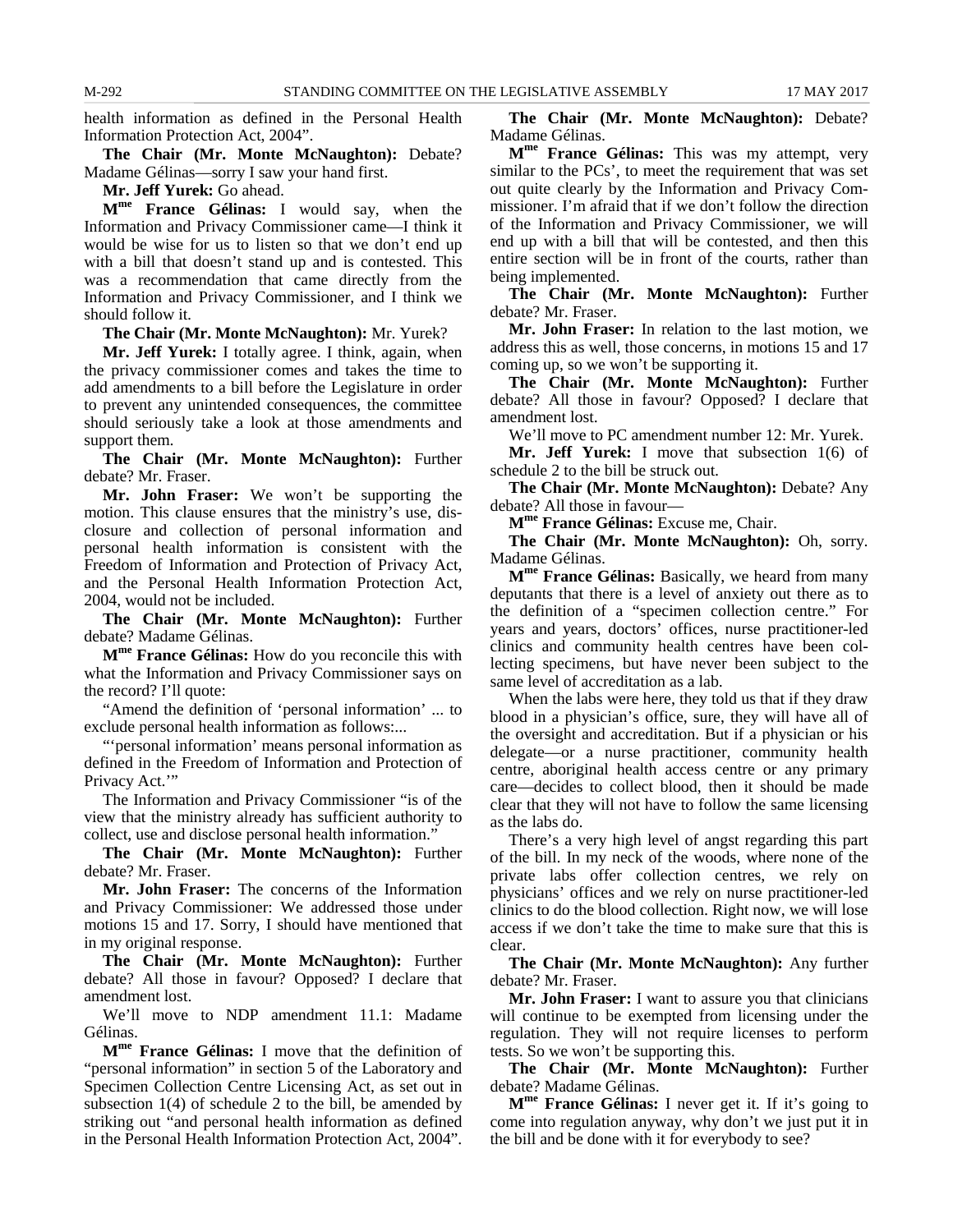**The Chair (Mr. Monte McNaughton):** Further debate? All those in favour? Opposed? I declare the amendment lost.

We'll move to NDP amendment 12.1: Madame Gélinas.

**1340**

**Mme France Gélinas:** I'm psychic. I think I'm going to be ruled out of order.

**Mr. Monte McNaughton:** You're right. Yes, it is a duplicate. You are ruled out of order.

Shall schedule 2, section 1 carry? Carried.

For administrative purposes, we're going to move to NDP amendment 14.1, just to bring that to everybody's attention. Madame Gélinas.

**Mme France Gélinas:** I move that schedule 2 to the bill be amended by adding the following section:

"1.1 The act is amended by adding the following section:

"'Commissioner

"'7(1) The minister shall appoint a commissioner of laboratory services and specimen collection services for the purposes of overseeing the director appointed under section 6 and performing the following duties:

"'1. Ensuring that every Ontarian has reasonable access to medically necessary laboratory services and specimen collection services and ensuring the quality of those services.

"'2. Making recommendations to the minister based on global developments in the laboratory services and specimen collection services sectors.

"'Tabling report

"'(2) The commissioner shall table a report in the Legislative Assembly on an annual basis, providing an evaluation of the effectiveness of laboratory services and specimen collections services offered in Ontario.

"'Other reports

"'(3) The commissioner may publish such other reports relating to laboratory services and specimen collection services as the commissioner considers appropriate."

**The Chair (Mr. Monte McNaughton):** Any debate? Madame Gélinas.

**Mme France Gélinas:** I was going to give my voice a break, but basically what this does is that—there is a lot of money being spent on lab services in Ontario and there are a lot of people who depend on lab services to get a diagnosis, to start treatment or to modify a plan of care. This is something that is very important. I think it would be worth having a commissioner to look over, what are the trends? How are we doing? How are we doing for access?

Right now, the way we have it, if a lab wants to open a new collection centre, they need the permission of the minister, but if a lab wants to close a collection centre, they can do this without telling anyone.

I represent people in northeastern Ontario. I have lost all of the collection centres that were in my riding. The people of Nickel Belt now have to travel long distances

to 111 Larch Street in downtown Sudbury to be able to gain access to a community lab.

I know that I'm not the only one where things have changed dramatically. Having a commissioner giving us reports as to what the trends are, how we are doing and if we do maintain access, as well as looking at what sort of tests should be included or not, would be a prudent thing to have in Ontario.

**The Chair (Mr. Monte McNaughton):** Any further debate? All those in favour? Opposed? I declare that amendment lost.

We move to schedule 2, section 2, NDP amendment 14.2. Madame Gélinas.

**Mme France Gélinas:** I move that subsection 9(7) of the Laboratory and Specimen Collection Centre Licensing Act, as set out in section 2 of schedule 2 to the bill, be struck out.

**The Chair (Mr. Monte McNaughton):** Debate? Madame Gélinas. No? No debate? Any debate? All those in favour? Opposed? I declare that amendment lost.

Shall schedule 2, section 2 carry? Carried.

Shall schedule 2, section 3 carry? Carried.

Shall schedule 2, section 4 carry? Carried.

Now we're going to move to schedule 2, section 5, and we're going to government amendment number 13. Mr. Fraser.

**Mr. John Fraser:** I move that schedule 2, section 5 of the bill, subsection  $18(2.1)$  of the—oh, sorry. I got it wrong.

**The Chair (Mr. Monte McNaughton):** It's number 16, right?

**Mr. John Fraser:** Number 16?

**The Chair (Mr. Monte McNaughton):** Subsection 16.

**Mr. John Fraser:** Subsection—sorry. Yes.

I move that section 16 of the Laboratory and Specimen Collection Centre Licensing Act, as set out in section 5 of schedule 2 to the bill, be amended by adding the following subsection:

"Director is an inspector

"(2.1) The director is an inspector by virtue of office, and when acting as an inspector shall, on request, produce evidence of being appointed as director instead of the certificate of appointment required under subsection  $(2)$ ."

**The Chair (Mr. Monte McNaughton):** Any debate? Madame Gélinas?

**Mme France Gélinas:** I have no idea what this means.

**The Chair (Mr. Monte McNaughton):** Mr. Fraser?

**Mr. John Fraser:** What it simply means is that the director, by virtue of office, is an inspector, and does not have to be appointed as an inspector to conduct an investigation.

**The Chair (Mr. Monte McNaughton):** Any debate? Madame Gélinas?

**Mme France Gélinas:** So "on request, produce evidence of being appointed as director"—if he hasn't been—"instead of the certificate of appointment required under subsection (2)."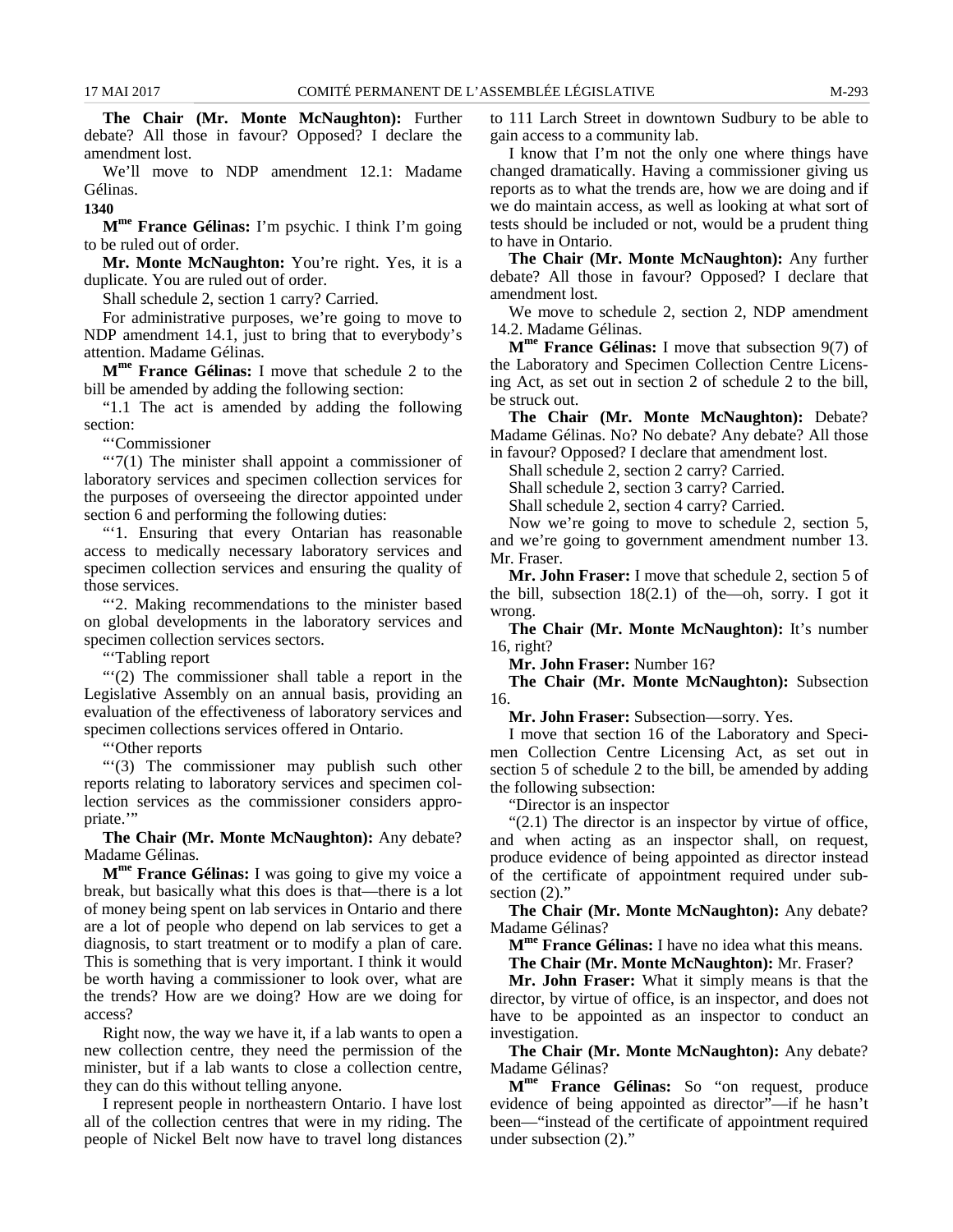**The Chair (Mr. Monte McNaughton):** Further debate?

*Interjection.*

**Mme France Gélinas:** I don't know what that means.

**Mr. John Fraser:** Section 6 of the Laboratory and Specimen Collection Centre Licensing Act requires the ministry to appoint an officer of the Ministry of Health and Long-Term Care to be the director of laboratory and specimen collection centre licensing. The powers of the director, under the act, all come from statute.

In certain circumstances, it may be necessary for the director, under the act, to go on-site at a laboratory to inspect and review a situation himself or herself. The motion provides transparency. In the event that the director goes on-site at a laboratory, it clearly identifies to an owner or operator of a laboratory or specimen collection centre that the director can also be an inspector.

This type of provision is common for other regulatory statutes—for example, some of the provisions found in the Child Care and Early Years Act, the Long-Term Care Homes Act, 2007, and the Retirement Homes Act, 2010.

**The Chair (Mr. Monte McNaughton):** Further debate? All those in favour? Opposed? I declare that motion carried.

We move to government amendment number 14. Mr. Fraser?

**Mr. John Fraser:** I move that clause 16(3)(c) of the Laboratory and Specimen Collection Centre Licensing Act, as set out in section 5 of schedule 2 to the bill, be struck out and the following substituted:

"(c) any place that the director reasonably believes is being operated as a laboratory facility without a licence."

**The Chair (Mr. Monte McNaughton):** Any debate? Madame Gélinas?

**Mme France Gélinas:** Yes, this will send shivers down the spine of any physician, nurse practitioner or community health centre who acts as a collection site for drawing blood in their community. Are you making this on purpose, or am I missing something here?

**The Chair (Mr. Monte McNaughton):** Any debate? Mr. Fraser?

**Mr. John Fraser:** The intent is to ensure, if someone is operating illegally, that the director can do their work.

**The Chair (Mr. Monte McNaughton):** Any further debate? All those in favour? Opposed? I declare that amendment carried.

We move to government amendment number 15. Mr. Fraser?

**Mr. John Fraser:** I move that section 16 of the Laboratory and Specimen Collection Centre Licensing Act, as set out in section 5 of schedule 2 to the bill, be amended by adding the following subsection:

"Personal information in records

"(13) For greater certainty, a reference to a record in this section includes a record that contains personal information."

**The Chair (Mr. Monte McNaughton):** Any debate? Madame Gélinas?

**Mme France Gélinas:** This is what is supposed to reassure the Information and Privacy Commissioner that no personal information will be shared with the ministry?

**The Chair (Mr. Monte McNaughton):** Further debate?

#### **Mme France Gélinas:** I think it's coming. **1350**

**Mr. John Fraser:** The provision is needed to make it transparent that inspectors may encounter personal information and personal health information when dealing with records on inspection. The amendment responds to a concern of the Information and Privacy Commissioner that schedule 2 did not specify records could contain personal information and personal health information.

**The Chair (Mr. Monte McNaughton):** Further debate? Madame Gélinas.

**Mme France Gélinas:** Well, the Information and Privacy Commissioner also said it is their view that the ministry already has sufficient authority to collect, use and disclose personal information, and we should not be adding to those powers.

**The Chair (Mr. Monte McNaughton):** Further debate? Seeing none, all those in favour? Opposed? I declare that amendment carried.

Shall schedule 2, section 5, as amended, carry? Carried.

We'll move to schedule 2, section 6, NDP amendment 15.1. Madame Gélinas.

**Mme France Gélinas:** I move that section 17.1 of the Laboratory and Specimen Collection Centre Licensing Act, as set out in section 6 of schedule 2 to the bill, be struck out and the following substituted:

"Personal information

"17.1 The ministry may indirectly collect personal information and may use and disclose that information for the purpose of processing and issuing a license under this act, subject to any requirements or conditions provided for in the regulations."

**The Chair (Mr. Monte McNaughton):** Debate? Madame Gélinas.

**Mme France Gélinas:** I think that brings it closer to what the Information and Privacy Commissioner asked us to do.

**The Chair (Mr. Monte McNaughton):** Further debate?

**Mr. John Fraser:** Chair, this provision is needed to make it transparent that inspectors may encounter personal information and personal health information when dealing with records. This amendment responds to the concern of the privacy commissioner that schedule 2 did not specify records could contain personal information and personal health information.

**The Chair (Mr. Monte McNaughton):** Mr. Yurek?

**Mr. Jeff Yurek:** Going along with support of the NDP motion with regard to the privacy commissioner stating there's no justification for granting the ministry new authority to use, disclose or collect personal health information, we've been on record as a party that this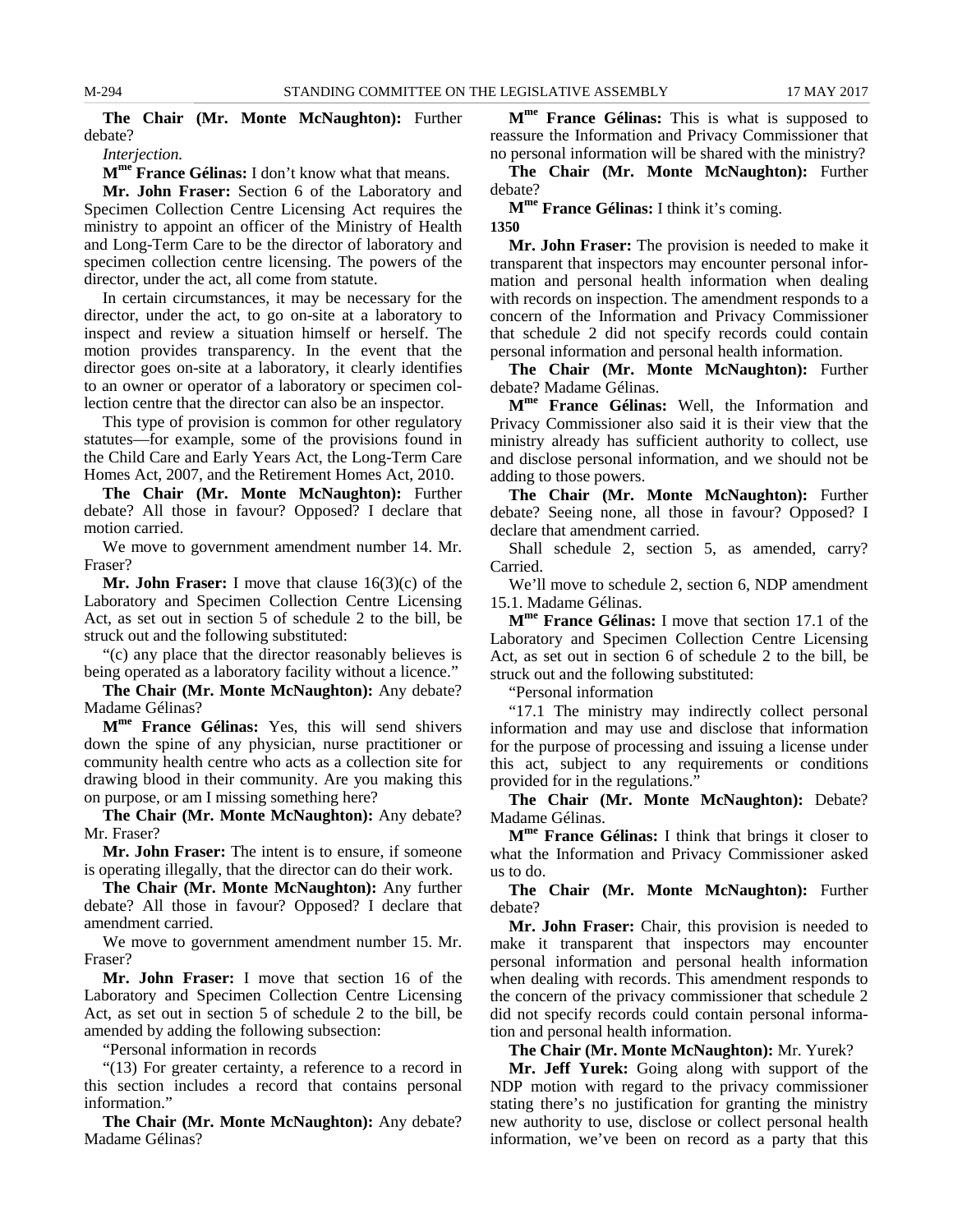government has crept too far into obtaining personal health information of all Ontarians. It has to stop.

**The Chair (Mr. Monte McNaughton):** Further debate, Madame Gélinas? No? Further debate? All in favour? Opposed? I declare that motion lost.

We'll move now to PC amendment 16.

**Mr. Jeff Yurek:** I imagine it will be ruled out of order, since it's the same as the previous amendment.

**The Chair (Mr. Monte McNaughton):** It's a duplicate. Yes, it's ruled out of order.

We'll move to government amendment number 17 and Mr. Fraser.

**Mr. John Fraser:** I move that section 17.1 of the Laboratory and Specimen Collection Centre Licensing Act, as set out in section 6 of schedule 2 to the bill, be amended by adding the following subsection:

"Personal health information not to be used for administration

"(4) Despite the definition of 'personal information' in section 5, 'personal information' for purposes related to the administration of this act does not include personal health information as defined in the Personal Health Information Protection Act, 2004."

**The Chair (Mr. Monte McNaughton):** Any debate? Mr. Fraser.

**Mr. John Fraser:** Chair, this amendment would make it clear that the ministry would not collect, use or disclose personal health information when dealing with matters related to the administration of the act, such as processing licensing applications.

**The Chair (Mr. Monte McNaughton):** Further debate? All those in favour? Opposed? I declare that amendment carried.

Shall schedule 2, section 6, as amended, carry? Carried.

We're on to schedule 2, section 7, government amendment number 18. Mr. Fraser.

**Mr. John Fraser:** I move that subsection 18(2) of the Laboratory and Specimen Collection Centre Licensing Act, as set out in section 7 of schedule 2 to the bill, be amended by adding the following clause:

"(s.1) requiring an agency designated under clause (s) to submit reports to the director, and governing the contents of those reports;"

**The Chair (Mr. Monte McNaughton):** Any debate? Mr. Fraser?

**Mr. John Fraser:** This amendment would add regulation-making power that would allow for a regulation to require an agency designated to carry out the quality management program to provide reports to the director. The regulation would also address the contents of those reports.

**The Chair (Mr. Monte McNaughton):** Further debate? All those in favour? Opposed? Carried.

Shall schedule 2, section 7, as amended, carry? Carried.

Shall schedule 2, section 8 carry? Carried.

We'll move to schedule 2, section 9: government amendment 19. Mr. Fraser?

**Mr. John Fraser:** I move that subsection 22(3) of the Laboratory and Specimen Collection Centre Licensing Act, as set out in section 9 of schedule 2 to the bill, be struck out and the following substituted:

"Directors, officers, etc.

"(3) Whether or not a corporation has been convicted of an offence under subsection (1), each director, officer, employee or agent of the corporation who authorized, permitted, acquiesced in or participated in the commission of an offence by the corporation under subsection (1) or failed to take reasonable care to prevent the corporation from committing an offence under subsection (1) is a party to and guilty of the offence, and on conviction is liable to the punishment provided for under subsection  $(1)$ ."

**The Chair (Mr. Monte McNaughton):** Any debate? Mr. Fraser?

**Mr. John Fraser:** Generally, the proposed amendment is necessary to modernize the language in relation to director liability so that the language is consistent with other regulatory statutes. The proposed amendment in this motion does not change the substance of the provision in the bill.

This amendment to the current text of the bill would properly tie subsection 22(3) to the current 22(1). This provision allows a director, officer, employee or agent of the corporation to be convicted of an offence under the laboratory act.

**The Chair (Mr. Monte McNaughton):** Any further debate? Madame Gélinas?

**Mme France Gélinas:** I like the direction where this is going. I'm just not sure—and I would have counsel, again, advise me—if we cover director, officer, employee or agent of the corporation, do you think that we have them all? Could there be other titles of people who authorized, permitted etc., or is this pretty standard?

**Mr. Ralph Armstrong:** I would call this fairly standard legislation, ma'am. My corporate law days were back when my hair was dark, but I would call this standard legislation, which are provisions of this type.

**Mme France Gélinas:** Thank you.

**The Chair (Mr. Monte McNaughton):** Any further debate? All those in favour? Opposed? I declare that amendment carried.

Shall schedule 2, section 9, as amended, carry? Carried.

Okay, we'll bundle the next ones. We'll do schedule 2, sections 10 to 15, inclusive. Shall schedule 2, sections 10 to 15, carry? Carried.

Shall schedule 2, as amended, carry? Carried.

Okay, we're on to schedule 3, PC amendment number 20. Mr. Yurek?

**Mr. Jeff Yurek:** I move that section 1 of schedule 3 to the bill be amended by adding the following subsection:

"(0.1) Subsection 1(1) of the Ontario Drug Benefit Act is amended by adding the following definition:

"""qualified pharmacist" means a member of the Ontario College of Pharmacists who is authorized under the Pharmacy Act, 1991 to prescribe drugs;'"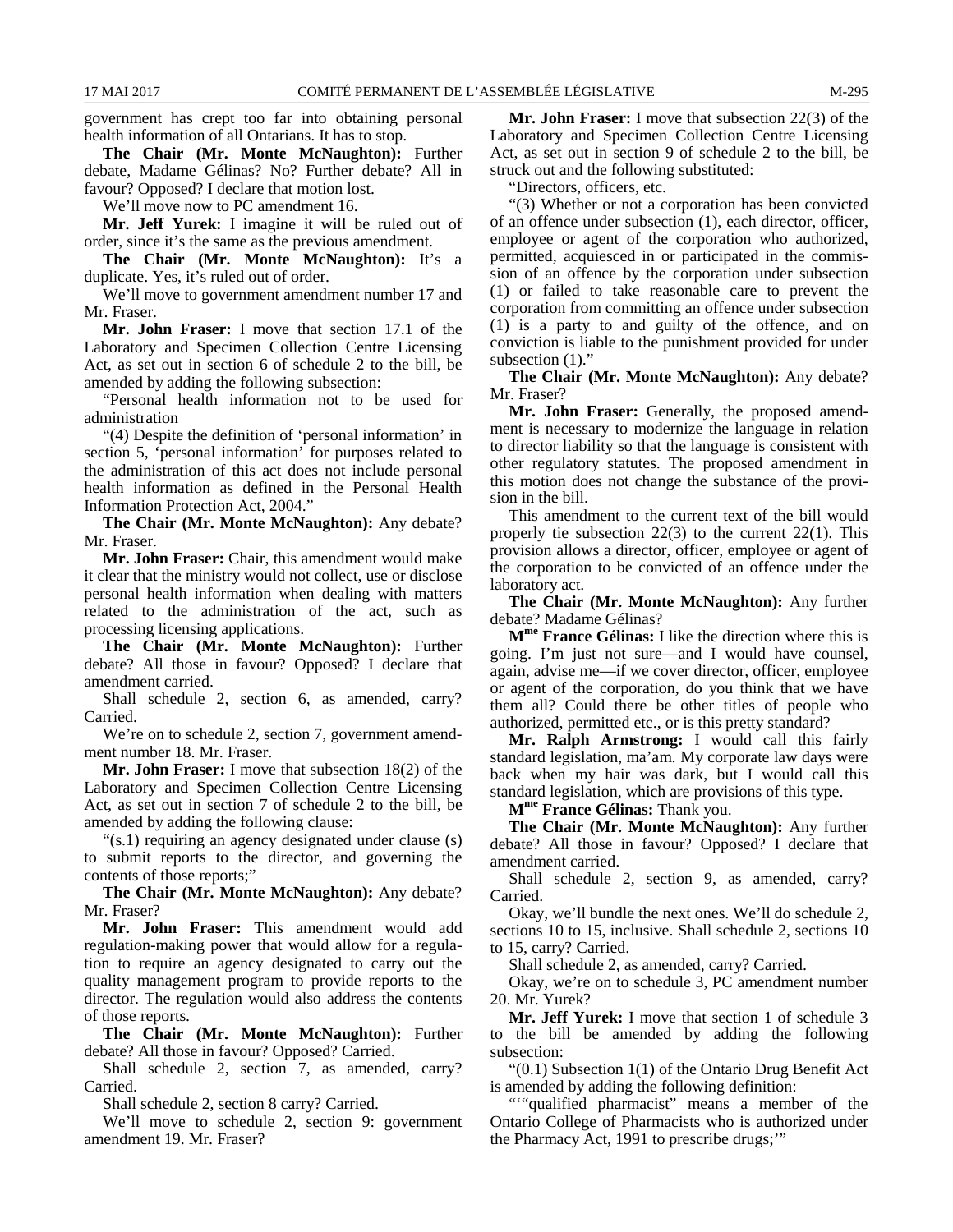**The Chair (Mr. Monte McNaughton):** Any debate? Madame Gélinas?

**Mme France Gélinas:** The Ontario Drug Benefit Act does not get debated very often. It would be a good opportunity to put pharmacists into the bill. I will be supporting this amendment.

**1400**

**The Chair (Mr. Monte McNaughton):** Any further debate? All those in favour? Opposed? I declare that motion lost.

We'll move to government amendment number 21. Mr. Fraser.

**Mr. John Fraser:** I move that section 1 of schedule 3 to the bill be struck out and the following substituted:

"1. Subsection 1(1) of the Ontario Drug Benefit Act is amended by adding the following definitions:

""authorized prescriber" means a physician, registered nurse in the extended class, a prescribed person or a member of a prescribed class; ("prescripteur autorisé")

""registered nurse in the extended class" means a registered nurse who holds an extended certificate of registration under the Nursing Act, 1991; ("infirmière autorisée ou infirmier autorisé de la catégorie supérieure")'"

**The Chair (Mr. Monte McNaughton):** Any debate? Mr. Fraser.

**Mr. John Fraser:** The proposed motion would add the definition of "authorized prescriber" to the Ontario Drug Benefit Act. "Authorized prescriber" would be identified as a physician, registered nurse in the extended class—for example, nurse practitioner—and, in future, any other person or member of a class of persons prescribed by regulation.

**The Chair (Mr. Monte McNaughton):** Further debate? Madame Gélinas.

**Mme France Gélinas:** I don't reconcile what's written there with what he just said. We've just defined authorized prescribers as physicians and nurses in the extended class. "A prescribed person or a member of a prescribed class": Is this what you mean by, in regulation, you would define a prescribed person as a pharmacist?

**The Chair (Mr. Monte McNaughton):** Mr. Fraser.

**Mr. John Fraser:** As authorized by regulation, yes. That's the intent of that. It allows for further expansion of the people who are allowed to do that through regulation—practitioners who are allowed to do that.

**Mme France Gélinas:** I want to make absolutely sure on the record that the new definition of authorized prescriber could include RNs, because there is lots of talk about RNs prescribing. I would say that the Minister of Health, at the last RNAO AGM, pretty well said that RN prescribing will be coming. As well, the other health professionals most likely to start to prescribe would be pharmacists.

"A prescribed person or a member of a prescribed class": If we have this, does that mean that in regulation, you can have RNs and pharmacists?

**Mr. John Fraser:** Yes.

**Mme France Gélinas:** Okay.

**The Chair (Mr. Monte McNaughton):** Any further debate? All those in favour? Opposed? I declare that amendment carried.

Shall schedule 3, section 1, as amended, carry? Carried.

Shall schedule 3, section 2 carry? Carried.

We'll move to schedule 3, section 3, PC amendment number 22. Mr. Yurek.

**Mr. Jeff Yurek:** I move that section 3 of schedule 3 to the bill be struck out and the following substituted:

"3. Subsections  $9(1)$  and (2) of the act are amended by striking out 'physician' wherever it appears and substituting in each case 'physician, qualified pharmacist or registered nurse in the extended class'."

**The Chair (Mr. Monte McNaughton):** Debate? Any debate? Madame Gélinas.

**Mme France Gélinas:** I think it makes things clearer when you name people, and I would prefer that we do name pharmacists.

**The Chair (Mr. Monte McNaughton):** Any further debate? All those in favour? Opposed? I declare the amendment lost.

We move to NDP amendment 22.1. Madame Gélinas.

**Mme France Gélinas:** I move that section 3 of schedule 3 to the bill be struck out and the following substituted:

"3. Subsections 9(1) and (2) of the act are amended by striking out 'physician' wherever it appears and substituting in each case 'physician or registered nurse'."

**The Chair (Mr. Monte McNaughton):** Further debate? Madame Gélinas.

**Mme France Gélinas:** We all know that RN prescribing is coming. The Minister of Health is on the record saying that RN prescribing is coming. I think it would be wise in those sections—subsections 9(1) and (2)—to make it clear that RN prescribing is coming.

**The Chair (Mr. Monte McNaughton):** Mr. Yurek.

**Mr. Jeff Yurek:** We are supportive of this amendment as well. I think it makes sense to list out those professions that will be participating now or in the next few months with prescribing. It's unfortunate that the government doesn't see that with pharmacists, but hopefully, maybe, with registered nurses, they'll be accepting.

**The Chair (Mr. Monte McNaughton):** Any further debate? Mr. Fraser.

**Mr. John Fraser:** The objective of this proposed motion will be achieved by similar government motions. The government motions, if passed, will provide a more flexible and comprehensive solution than the proposed motion to address outdated references in the Ontario Drug Benefit Act that limit the ministry's ability to fund certain products when prescribed or requested by nonphysician prescribers.

**The Chair (Mr. Monte McNaughton):** Any further debate? All those in favour? Opposed? I declare the amendment lost.

We'll move to government amendment number 23: Mr. Fraser.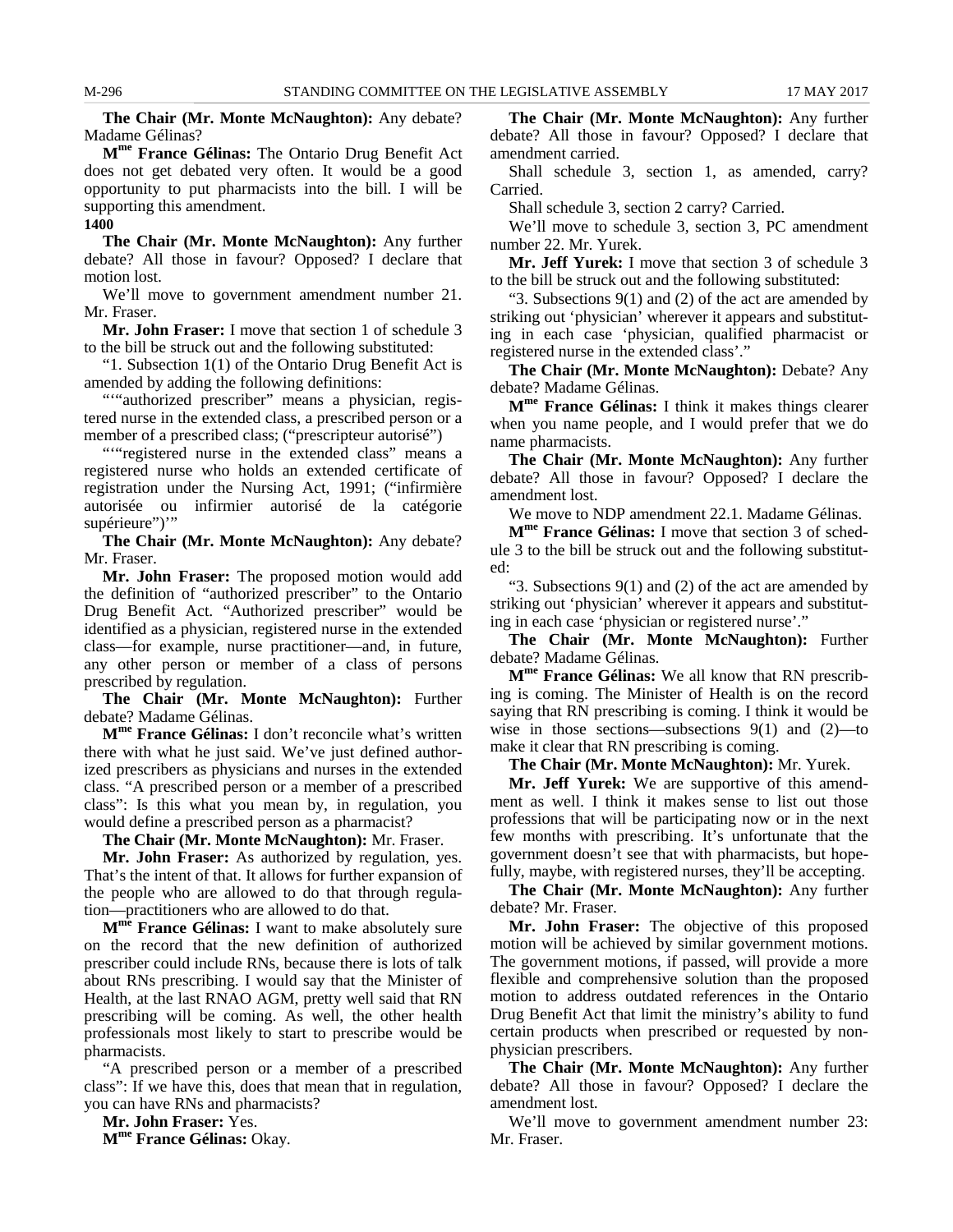**Mr. John Fraser:** I move that section 3 of schedule 3 to the bill be struck out and the following substituted:

"3. Subsections  $9(1)$  and (2) of the act are amended by striking out 'a physician' wherever it appears and substituting in each case 'an authorized prescriber'."

**The Chair (Mr. Monte McNaughton):** Any debate? Mr. Fraser.

**Mr. John Fraser:** The proposed motion would authorize the Ministry of Health and Long-Term Care to fund non-drug therapeutic substances listed in the formulary—things like blood glucose test strips and nutritional products—when they are prescribed by nonphysician prescribers such as nurse practitioners and other prescribers who may be specified in regulation in the future.

**The Chair (Mr. Monte McNaughton):** Further debate? All those in favour? Opposed? I declare that amendment carried.

Shall schedule 3, section 3, as amended, carry? Carried.

We'll move to schedule 3, section 4 and PC amendment number 24: Mr. Yurek.

**Mr. Jeff Yurek:** I move that section 4 of schedule 3 to the bill be struck out and the following substituted:

"4. Subsections  $16(1)$ ,  $(3)$  and  $(4)$  of the act are repealed and the following substituted:

"'Unlisted drugs, special case

"'(1) If a physician, qualified pharmacist or registered nurse in the extended class informs the executive officer that the proper treatment of a patient who is an eligible person requires the administration of a drug for which there is not a listed drug product, the executive officer may make this act apply in respect of the supplying of that drug as if it were a listed drug product by so notifying the physician, qualified pharmacist or registered nurse in the extended class.

"'Listed drugs, special case

"'(3) If a physician, qualified pharmacist or registered nurse in the extended class informs the executive officer that the proper treatment of a patient who is an eligible person requires the administration of a drug for which there are one or more listed drug products but for which the conditions for payment under section 23 are not satisfied, the executive officer may make this act apply in respect of the supplying of those listed drug products as if the conditions were satisfied.

"'Notice to operator

"'(4) An operator of a pharmacy is not liable for contravening this act or the regulations in respect of supplying a drug referred to in subsection (1) or a listed drug product referred to in subsection (3) unless the operator has received notice from the physician, qualified pharmacist or registered nurse in the extended class or from the executive officer that this act applies to that supplying."

**The Chair (Mr. Monte McNaughton):** Any debate on this amendment? Any debate? All those in favour? Opposed? I declare that amendment lost.

We'll move to government amendment number 25: Mr. Fraser.

**Mr. John Fraser:** I move that section 4 of schedule 3 to the bill be struck out and the following substituted:

"4. Subsections  $16(1)$ ,  $(3)$  and  $(4)$  of the act are repealed and the following substituted:

"'Unlisted drugs, special case

"'(1) If an authorized prescriber informs the executive officer that the proper treatment of a patient who is an eligible person requires the administration of a drug for which there is not a listed drug product, the executive officer may make this act apply in respect of the supplying of that drug as if it were a listed drug product by so notifying the prescriber. **1410**

"'Listed drugs, special case

"'(3) If an authorized prescriber informs the executive officer that the proper treatment of a patient who is an eligible person requires the administration of a drug for which there are one or more listed drug products but for which the conditions for payment under section 23 are not satisfied, the executive officer may make this act apply in respect of the supplying of those listed drug products as if the conditions were satisfied.

"'Notice to operator

"(4) An operator of a pharmacy is not liable for contravening this act or the regulations in respect of supplying a drug referred to in subsection (1) or a listed drug product referred to in subsection (3) unless the operator has received notice from the authorized prescriber or from the executive officer that this act applies to that supplying.'"

**The Chair (Mr. Monte McNaughton):** Debate?

**Mr. John Fraser:** The proposed motion would authorize the Ministry of Health and Long-Term Care to consider patient-specific funding requests submitted to the Exceptional Access Program by non-physician prescribers, such as nurse practitioners and other prescribers who may be specified in regulation in the future.

**The Chair (Mr. Monte McNaughton):** Any further debate? Madame Gélinas.

**Mme France Gélinas:** So this is the exact same motion that was presented by the Progressive Conservatives, but we change "physician, nurse practitioners in the extended class, pharmacist" to "authorized prescriber"?

**The Chair (Mr. Monte McNaughton):** Any further debate? Madame Gélinas.

**Mme France Gélinas:** I would say that it's high time that we give nurse practitioners access to the special case. I will be supporting this motion.

**The Chair (Mr. Monte McNaughton):** Any further debate? All those in favour? Opposed? Carried.

Shall schedule 3, section 4, as amended, carry? Carried.

We'll move to schedule 3, section 5, government amendment number 26: Mr. Fraser.

**Mr. John Fraser:** I move that section 5 of schedule 3 to the bill be struck out and the following substituted:

"5(1) Section 18 of the act is amended by adding the following subsection:

"'Authorized prescribers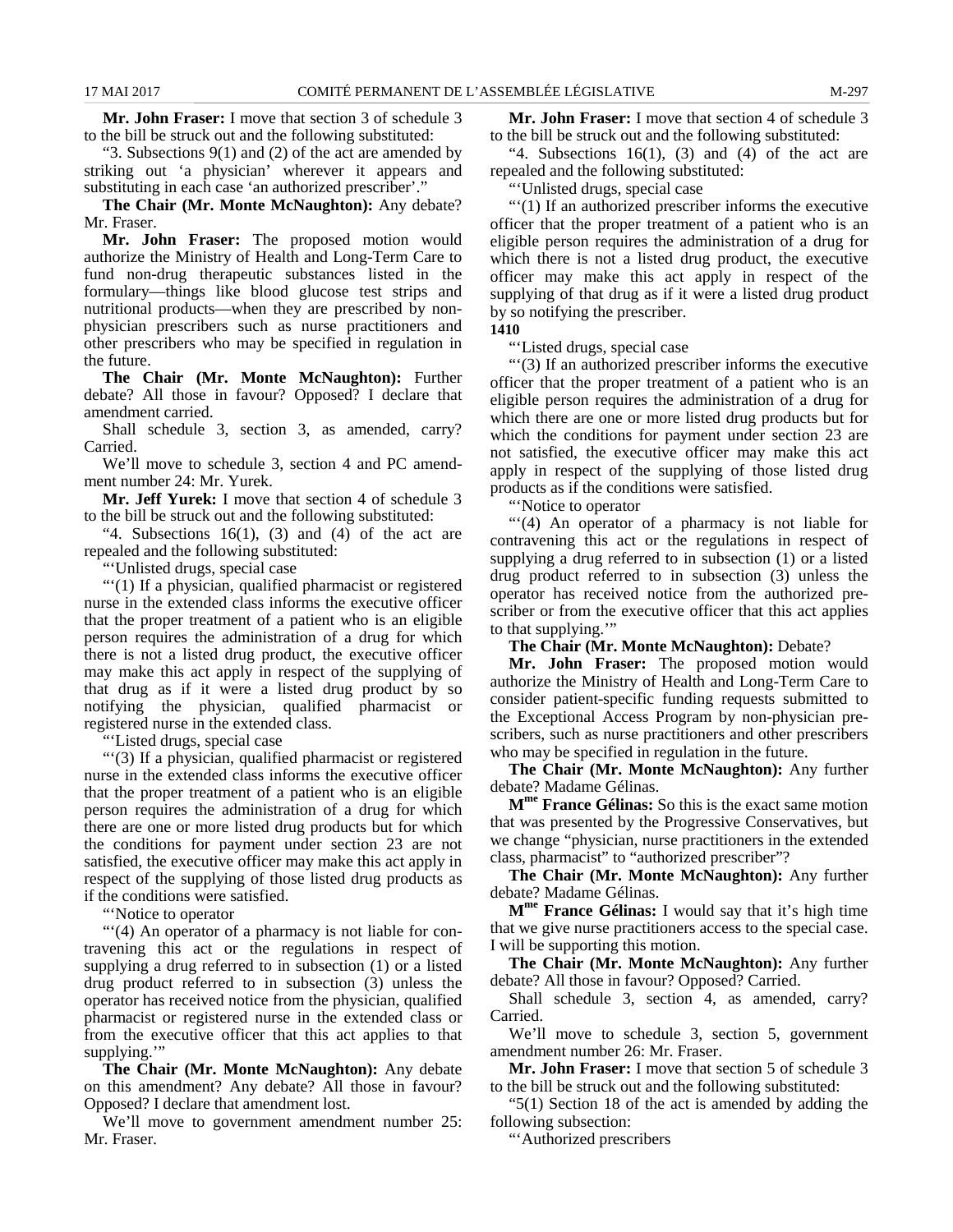$\cdot\cdot\cdot(1.1)$  The minister may make regulations prescribing persons or classes of persons for the purpose of the definition of "authorized prescriber" in subsection 1(1).'

"(2) Subsection 18(8) of the act is amended by adding 'and the minister shall not make any regulation under subsection (1.1)' before 'unless' in the portion before clause (a).

"(3) Subsection 18(8) of the act is amended by striking out 'and' after clause (c) and by repealing clause (d) and substituting the following:

"'(d) the minister has considered whatever comments and submissions that members of the public have made on the proposed regulation in accordance with clause (9)(b) or (c); and

"'(e) in the case of regulations made by the Lieutenant Governor in Council, the minister has reported to the Lieutenant Governor in Council on what, if any, changes to the proposed regulation the minister considers appropriate.'

"(4) Section 18 of the act is amended by adding the following subsection:

"'Discretion to make regulations, minister

"(11.1) After considering the comments and submissions mentioned in clause (8)(d), the minister, without further notice under subsection (8), may make the proposed regulation under subsection (1.1) with the changes that the minister considers appropriate, whether or not those changes are mentioned in the comments and submissions.'

"(5) Subsection 18(12) of the act is amended by striking out 'clause 8(d)' and substituting 'clause 8(e)'.

"(6) Section 18 of the act is amended by adding the following subsection:

"'Rolling incorporation

"'(16) A regulation made under subsection (1) that incorporates another document by reference may provide that the reference to the document includes amendments made to the document from time to time after the regulation is made.'"

**The Chair (Mr. Monte McNaughton):** Any debate? Mr. Fraser.

**Mr. John Fraser:** The proposed motion would authorize the Minister of Health and Long-Term Care to make regulations prescribing a person or a class of persons as an authorized prescriber for the purposes of the Ontario Drug Benefit Act.

The current public consultation process for regulations made by the Lieutenant Governor would apply to a regulation made by the minister under this proposed new authority.

The proposed addition of subsection (16) to section 18 was included in the original version of Bill 87.

**The Chair (Mr. Monte McNaughton):** Any further debate? Madame Gélinas.

**Mme France Gélinas:** "Rolling incorporation

"(16) A regulation made under subsection (1) that incorporates another"—what does that mean? What is a rolling incorporation?

**The Chair (Mr. Monte McNaughton):** Further debate?

**Interjection:** Legal counsel.

**The Chair (Mr. Monte McNaughton):** Legal counsel, or someone from the ministry?

**Mr. Ralph Armstrong:** I'm prepared to take this, since this is an issue that legislative counsel care about very much, and no one else in the world, quite so much.

Our general principle is that when we do what we call "incorporation by reference"—taking a document that exists and saying that that document is incorporated into a regulation—without specific authority, that document is stuck in time. You're incorporating a version of that document that exists on a certain date. This can sometimes create issues if the body that makes that document changes it on a regular basis. It's difficult to keep up, to make a new regulation to reflect every change in that document.

So if you have the power to do what we call "rolling incorporation," as here, you can say that the document well, take it outside the Ontario Drug Benefit Act. Say that under the woodcutter's act, you're incorporating the Canada Safety Association standards for chainsaws. Instead of saying that you're just incorporating the document as it existed on December 1, 2015, you say you're incorporating that document as it existed on December 1, 2015, together with any amendments made by the safety association after that time.

**Mme France Gélinas:** All right. Then my next question is, could you give me an example of a rolling incorporation that would have to do with the Ontario drug benefit?

**Mr. Ralph Armstrong:** That might be more of a ministry issue. They know what they're looking for there.

**The Chair (Mr. Monte McNaughton):** Welcome. If you could just state your name for Hansard, and then you can answer the question.

**Mr. Marcus Mazzucco:** My name is Marcus Mazzucco. I'm counsel with the Ministry of Health and Long-Term Care.

Under the Ontario Drug Benefit Act regulation, we currently incorporate by reference a pharmacy reference manual, which sets out technical requirements for claims for payment submitted by pharmacies to the program.

The manual has not been updated for over a decade because, again, it's fixed in the regulation by reference. We're hoping to provide more flexibility so that the ministry can update the manual from time to time, as IT systems change and need updates to the technical manual.

**Mme France Gélinas:** Are there other incorporated manuals or documents that you know of in the Ontario Drug Benefit Act?

**Mr. Marcus Mazzucco:** No, the pharmacy manual is the only one.

**Mme France Gélinas:** Thank you.

**The Chair (Mr. Monte McNaughton):** Any further debate? All those in favour? Opposed? Carried.

Reminder: I need to see everybody's hands, please.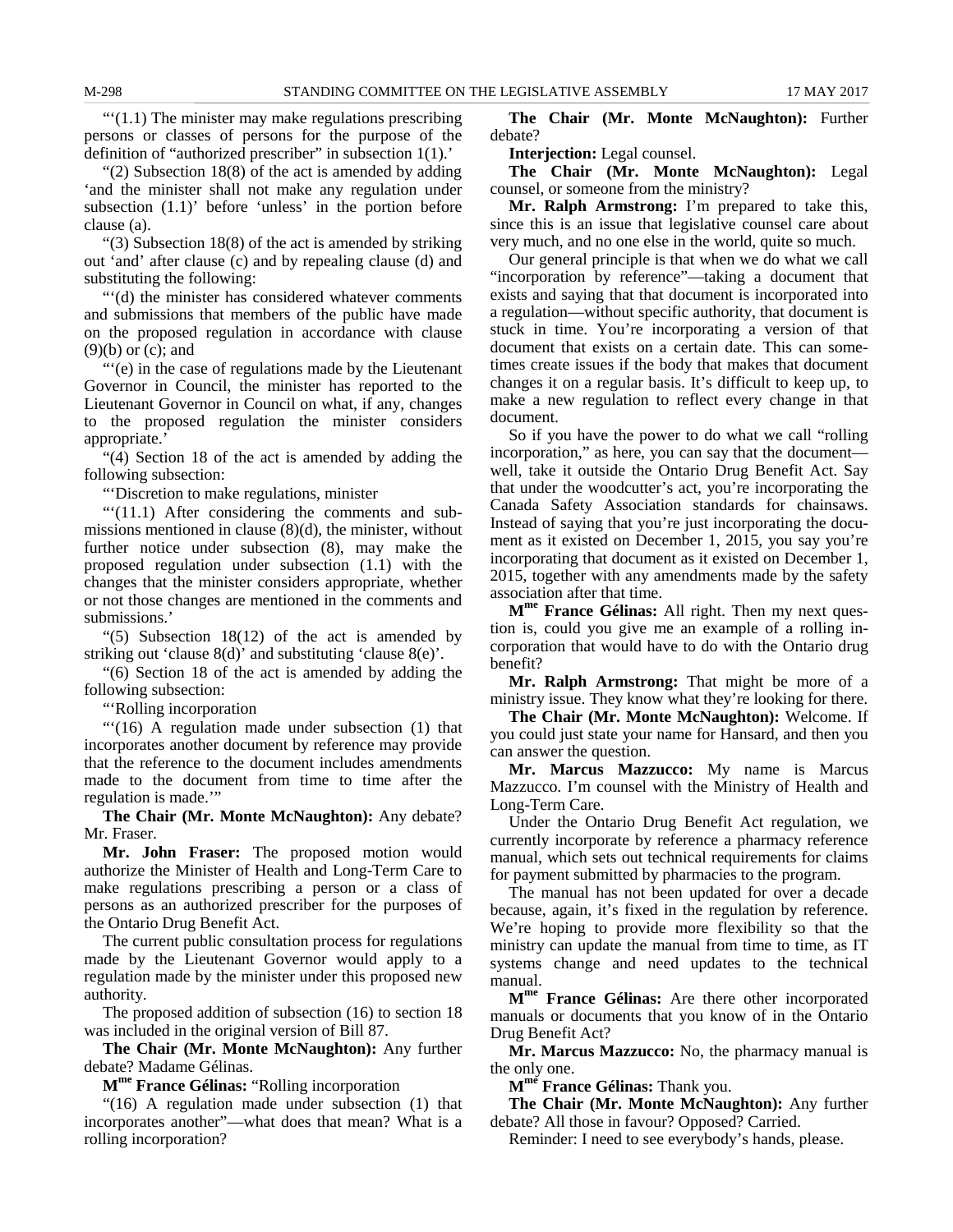Shall schedule 3, section 5, as amended, carry? Carried.

Shall schedule 3, section 6 carry? Carried.

Shall schedule 3, as amended, carry? Carried.

We're on schedule 4. Shall schedule 4, section 1, carry? Carried.

We're at schedule 4, section 2, NDP amendment 26.1. Madame Gélinas.

**Mme France Gélinas:** I move that subsections 5(2.1) and (2.2) of the Regulated Health Professions Act, 1991, as set out in section 2 of schedule 4 to the bill, be amended by striking out "a council" wherever it appears and substituting in each case "a registrar of a college". **1420**

**The Chair (Mr. Monte McNaughton):** Any debate? Madame Gélinas.

**Mme France Gélinas:** Basically, what this section does is mandate the sharing of information with the entire council versus only with the registrar of a college. I would tell you that the standard practice right now is that those dealings and those exchanges of information are made with the registrars of the different health colleges not with the council. The council, as you know, is made up of sometimes upwards of 20 volunteers or appointees who sit on a college board, as opposed to a registrar, who is one, single person.

**The Chair (Mr. Monte McNaughton):** Any further debate? All those in favour? Opposed? I declare that amendment lost.

We move to NDP amendment 26.2. Madame Gélinas.

**Mme France Gélinas:** I move that section 2 of schedule 4 to the bill be amended by adding the following subsection:

"(2) Section 5 of the act is amended by adding the following subsection:

"'Prohibition

 $\lq(2.3)$  Despite subsection (2.1), the minister shall not require that reports and information contain personal information and personal health information unless such information is necessary for the purposes of a determination mentioned in subsection  $(2.1)$ ."

**The Chair (Mr. Monte McNaughton):** Any further debate? Madame Gélinas.

**Mme France Gélinas:** I am so opposed to making all of those peepholes into the privacy of our health information. This is to reinforce the fact that the minister will not gain access to personal information and personal health information unless it is necessary and solely for what's in subsection  $(2.1)$ ; it's to narrow the peephole as much as possible.

**The Chair (Mr. Monte McNaughton):** Mr. Yurek?

**Mr. Jeff Yurek:** We'll be supporting this amendment. We've seen with this government, through Bill 119, Bill 41 and now Bill 87, the expansion of government's ability to access personal health information. We don't believe the government has the ability to maintain the privacy of that information, considering the health card fiasco that occurred a few weeks ago, where thousands of people's personal information was mailed to the wrong household. We think the government should take a step back from trying to access the personal health information of Ontarians and perhaps make amendments to other legislation that they've put forward.

**The Chair (Mr. Monte McNaughton):** Any further debate? Mr. Fraser—sorry.

**Mme France Gélinas:** Go ahead.

**Mr. John Fraser:** The language in the bill already contains limits on the sharing of personal information and personal health information if it is not necessary for the determination of whether the college is fulfilling its statutory duties and whether the minister should exercise any other powers under the act.

**The Chair (Mr. Monte McNaughton):** Madame Gélinas?

**Mme France Gélinas:** I will read subsection (2.1) into the record: "If the Minister requires a council"—you realize that this is upwards of 20 people—"to provide reports and information to the minister, the minister may require that the reports and information contain personal information and personal health information about any member of the college."

Those are many, many peepholes into people's personal information and personal health information. What my motion is trying to do is to really, really restrict when this can be used, especially since they voted down the fact that it wouldn't be a single person—a registrar—like it is done right now, but it would be the full council.

**The Chair (Mr. Monte McNaughton):** Any further debate? Mr. Fraser.

**Mr. John Fraser:** Just stay tuned. I think your concerns will be satisfied.

**The Chair (Mr. Monte McNaughton):** Further debate? All those in favour? Opposed? I declare that amendment lost.

Shall schedule 4, section 2 carry? All those in favour? All those opposed? I declare that lost.

We move to schedule 4, section 3: government amendment 26.3. Mr. Fraser.

**Mr. John Fraser:** I move that that subsection 3(1) of schedule 4 to the bill be struck out.

**The Chair (Mr. Monte McNaughton):** Any debate? Mr. Fraser?

**Mme France Gélinas:** I'm a little bit lost.

**The Chair (Mr. Monte McNaughton):** Mr. Fraser first, then I'll recognize Madame Gélinas.

**Mr. John Fraser:** This motion is a complementary technical amendment to the proposed notice to strike section 2 from the bill. Without the authority set out in section 2, there is not a corresponding need for amendments to the RHPA as proposed in subsection 3(1) of schedule 4 to the bill.

**The Chair (Mr. Monte McNaughton):** Madame Gélinas?

**Mme France Gélinas:** I'm not sure where we are. If somebody could tell me, are we on this page here?

**The Chair (Mr. Monte McNaughton):** It's 26.3.

**Mme France Gélinas:** We're on 26.3?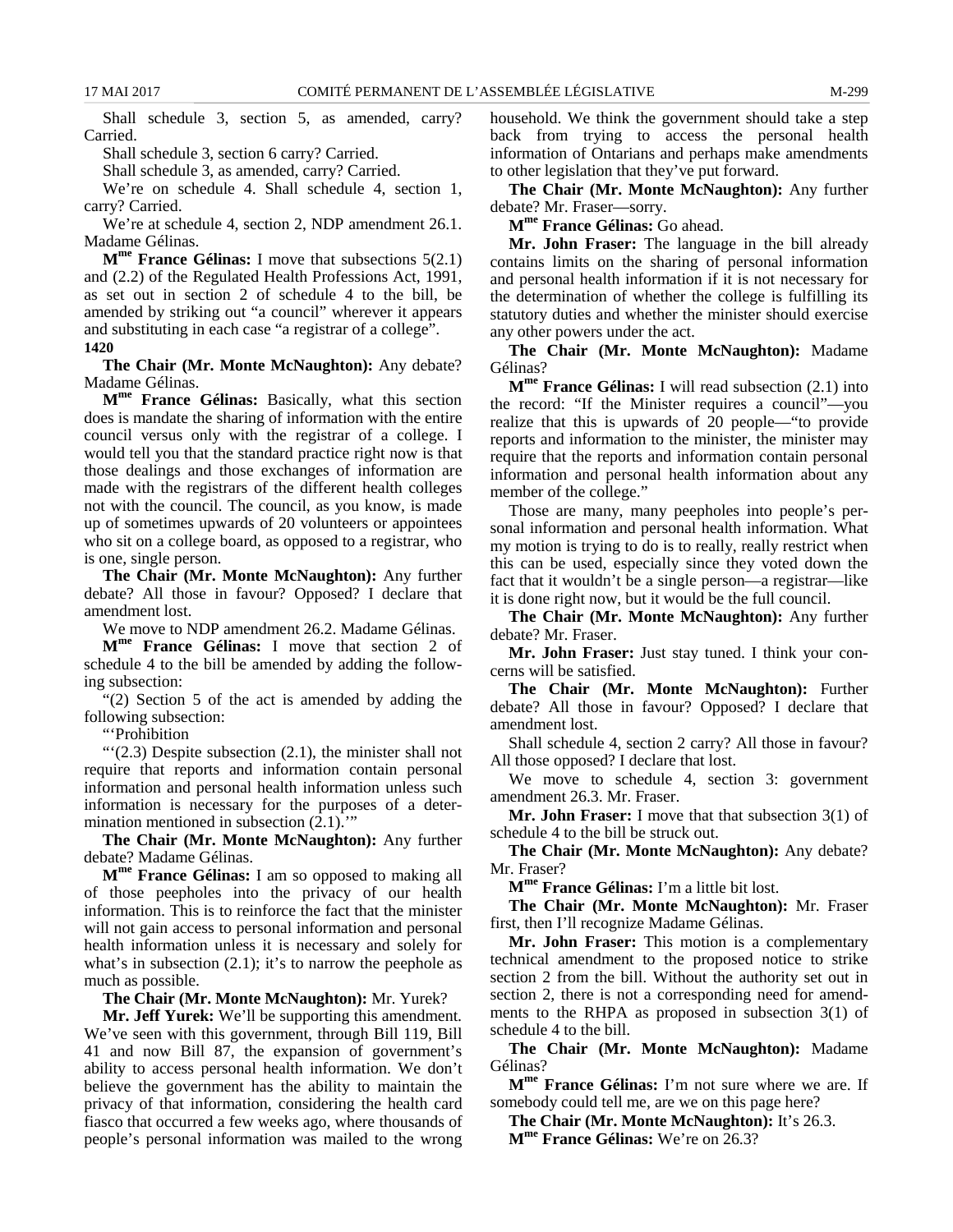**The Chair (Mr. Monte McNaughton):** Yes, 26.3. Schedule 4, section 3—

**Mme France Gélinas:** Okay, so section 2 has been erased?

**The Chair (Mr. Monte McNaughton):** Yes, defeated. Those are just notices for members, so we're on 26.3.

**Mme France Gélinas:** Sorry.

**The Chair (Mr. Monte McNaughton):** Any further debate on 26.3? Mr. Fraser?

**Mr. John Fraser:** No, I just wanted to make sure— France, you're good with it?

**Mme France Gélinas:** Yes, I'm back on. Sorry.

**The Chair (Mr. Monte McNaughton):** Okay, all those in favour? Opposed? I declare it carried.

We'll move to NDP amendment 26.4. Madame Gélinas?

**Mme France Gélinas:** I move that clause 36(1)(d) of the Regulated Health Professions Act, 1991, as set out in subsection 3(2) of schedule 4 to the bill, be amended by striking out "Long-Term Care Homes Act, 2007" and substituting "Long-Term Care Homes Act, 2007, including for the purposes of a long-term-care home in respect of which an order has been made to revoke a licence under section 157 of that act".

**The Chair (Mr. Monte McNaughton):** Any debate? Madame Gélinas?

**Mme France Gélinas:** The way the bill is right now, if they are no longer a long-term-care home, the act would not apply, just because they lost their licence. I want the act to continue to apply even if they lose their licence, for all sorts of reasons. We have a couple of cases right now where the licences have been suspended, but they should still be covered by the act.

**The Chair (Mr. Monte McNaughton):** Further debate? All those in favour? Opposed? I declare the motion lost.

We'll move to government amendment 26.5 and Mr. Fraser.

**Mr. John Fraser:** I move that clause 36(1)(d) of the Regulated Health Professions Act, 1991, as set out in subsection  $3(2)$  of schedule 4 to the bill, be amended by adding "the Retirement Homes Act, 2010" after "Long-Term Care Homes Act, 2007".

**The Chair (Mr. Monte McNaughton):** Any debate? Mr. Fraser?

**Mr. John Fraser:** The motion builds upon the proposed amendment in Bill 87 which would allow colleges to disclose information to persons outside of the college—for example, the ministry and long-term-care homes, as may be required for the administration of the Long-Term Care Homes Act—by proposing a further amendment to allow colleges to similarly share information, where required, for the administration of the Retirement Homes Act, 2010. The motion would allow for improved sharing of relevant information by health regulatory colleges, thus improving communication and coordination between regulatory authorities and the health system.

**The Chair (Mr. Monte McNaughton):** Any further debate? Madame Gélinas?

**Mme France Gélinas:** Although I support the adding of the Retirement Homes Act, I still think that we will be missing a whole bunch of them. There are a number of interim licences out there.

There are a number of homes that have their licences suspended. The minute you are not a long-term-care home anymore because you've lost your licence, then you cannot share information. I am not psychic or anything, but if a home loses their licence, there's a chance that things are not going that well in that home. They would not have a licence anymore; therefore, the bill would not apply anymore. **1430**

**The Chair (Mr. Monte McNaughton):** Any further debate? All those in favour—

**Mme France Gélinas:** Maybe just—

**The Chair (Mr. Monte McNaughton):** Ms. Gélinas.

**Mme France Gélinas:** I would ask legislative counsel, am I right in the way that I interpret this?

**Mr. Ralph Armstrong:** May I take the liberty of asking ministry counsel? They've probably formed an opinion on this.

**Mr. John Fraser:** That's fine, yes.

**The Chair (Mr. Monte McNaughton):** Good afternoon.

**Mr. Taylor Ransom:** Good afternoon.

**The Chair (Mr. Monte McNaughton):** If you would please just state your name for Hansard, and then answer the question.

**Mr. Taylor Ransom:** Taylor Ransom. I'm legal counsel with the Ministry of Health and Long-Term Care.

The amendment would amend section  $36(1)(d)$  of the RHPA to include both the Retirement Homes Act and the Long-Term Care Homes Act. The intention was to include both types because of the analogous issues with both. It was certainly our intention that administration of the act would be broadly interpreted to include, potentially, circumstances in which licensing action would be taken either against long-term-care homes or retirement homes.

**Mme France Gélinas:** I support your intention, but I'm asking more for a legal opinion. To have the intention that it covers a home that doesn't have a licence anymore—it's not a home; it's not covered by the act. They make it really clear when you have a problem with them that they are no longer a long-term-care home. It's what I've had the pleasure of dealing with in the past.

If they don't have a licence, they're not a long-termcare home. If they're not covered by the act, they're not covered by our bill either. It's not what your intentions are; it's what the bill says.

**Mr. Taylor Ransom:** I think the ministry's view would be that the bill would cover circumstances, as I say, where licensing action would be taken: for example, in the Long-Term Care Homes Act, where an interim manager would be in place following licensing action having been taken by the ministry.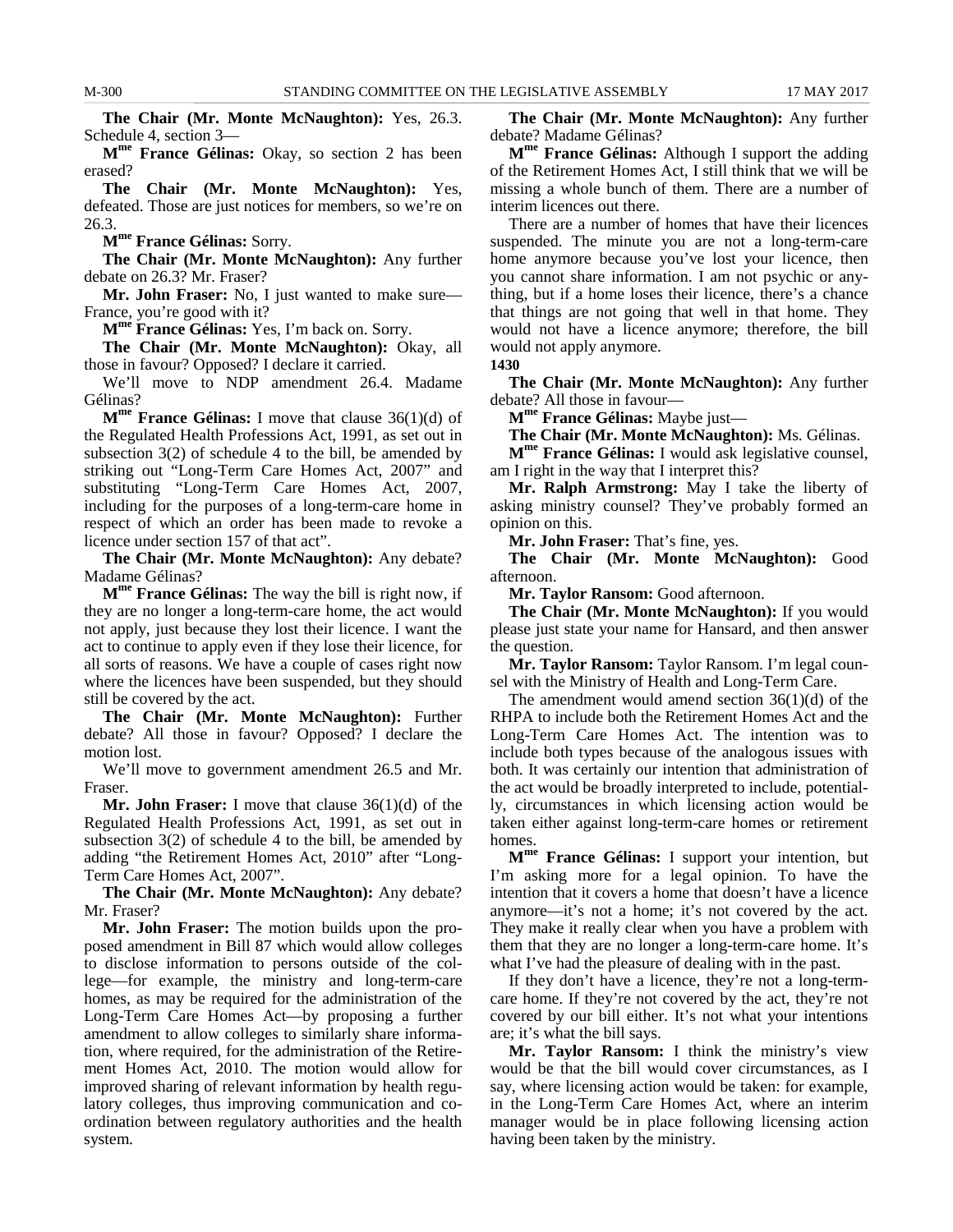**Mme France Gélinas:** What if the action is withdrawing the licence?

**Mr. Taylor Ransom:** It's my understanding, and certainly the ministry's view would be, that for administration of the act, it would be quite broad to encompass those types of circumstances.

**Mme France Gélinas:** Okay.

**The Chair (Mr. Monte McNaughton):** Great, thank you. Any further debate? All those in favour? Opposed? I declare the motion carried.

We move to PC amendment number 27. Mr. Yurek.

**Mr. Jeff Yurek:** I move that section 3 of schedule 4 to the bill be amended by adding the following subsection:

"(3) Subsection 36(1) of the act is amended by adding the following clause:

"'(d.3) for research and public health purposes;'"

**The Chair (Mr. Monte McNaughton):** Any debate? All those in favour? Opposed? I declare that motion lost.

We move to PC amendment number 28. Mr. Yurek.

**Mr. Jeff Yurek:** I move that section 3 of schedule 4 to the bill be amended by adding the following subsection:

"(3) Subsection 36(1.3) of the act is repealed and the following substituted:

"'Limitation

"'(1.3) No person or member described in subsection (1) shall disclose, under clause (1)(e), any information with respect to a person other than a member, unless there are reasonable grounds to believe the non-member has engaged in conduct that could constitute an offence."

**The Chair (Mr. Monte McNaughton):** Any debate? Mr. Yurek.

**Mr. Jeff Yurek:** We're adding this to allow the college, upon investigation or any information that comes across them regarding non-members, to be able to share any information with possibly the police. I think this will go quite well with our opioid crisis and drug trafficking in this province.

Right now, the colleges cannot share information if, by chance, they found out that a patient was diverting drugs for their own particular use and/or benefit through sale of illegal narcotics. Right now, the colleges are banned from doing this. This would open up and allow the colleges to share that information they find with police so that investigations can go forward.

We are having an opioid crisis throughout this country. There are people dying every day. We need all the tools available that are possible. I don't know why we would block our colleges, which are fighting illegal activity going on, from sharing that with the appropriate authorities in order to decrease crimes and save lives.

**The Chair (Mr. Monte McNaughton):** Any further debate? Madame Gélinas.

**Mme France Gélinas:** I think it was CPSO, the College of Physicians and Surgeons, was doing an investigation of one of their members and while they were doing this, they realized that somebody else was hacking into their electronic health system and producing prescriptions for opioids.

I think it would be safe to add this so that if something similar to this happens again, they are able to share information with the police and other authorities that could follow through.

**The Chair (Mr. Monte McNaughton):** Any further debate? All those in favour? Opposed? I declare that motion lost.

We'll move to NDP amendment number 29: Madame Gélinas.

**Mme France Gélinas:** I move that section 3 of schedule 4 to the bill be amended by adding the following subsection:

"(3) Subsection 36(1) of the act is amended by adding the following clause:

'"(h.1) for purposes relating to research or the improvement of public health, as long as all information that could be used to identify the specific individual is removed.'"

**The Chair (Mr. Monte McNaughton):** Any debate? Madame Gélinas.

**Mme France Gélinas:** There is a wealth of information that our different health professions colleges already hold. There is opportunity to do research that would be very worthwhile for our health care system, for the health of Ontarians and for many other reasons. This should be allowed, but with very strict restrictions in law to never share information that can be identified, so that if a college doesn't have an opportunity to share their information without identifiers, then research would not be allowed.

**The Chair (Mr. Monte McNaughton):** Any further debate? All those in favour? Opposed? I declare that amendment lost.

We'll move to PC amendment number 30: Mr. Yurek.

**Mr. Jeff Yurek:** Thank you, Chair. We're hoping for at least one amendment supported on our side.

I move that section 3 of schedule 4 to the bill be amended by adding the following subsection:

"(3) Section 36 of the act is amended by adding the following subsection:

"'Mental Health Act

"'(4) Subsection 35(9) of the Mental Health Act does not apply to any proceeding under this act or a health profession act."

**The Chair (Mr. Monte McNaughton):** Any debate? Mr. Yurek.

**Mr. Jeff Yurek:** This is just to ensure that doctors who are subject to proceedings will be able to invoke a patient's privacy rights to shield their misconduct. This is to ensure that this doesn't happen during the situation going on, or proceedings.

**The Chair (Mr. Monte McNaughton):** Madame Gélinas.

**Mme France Gélinas:** The 300,000 Ontarians or so that are regulated by one of our professional health colleges are like everybody else: One in 10 will suffer a mental illness, and in some professions it's actually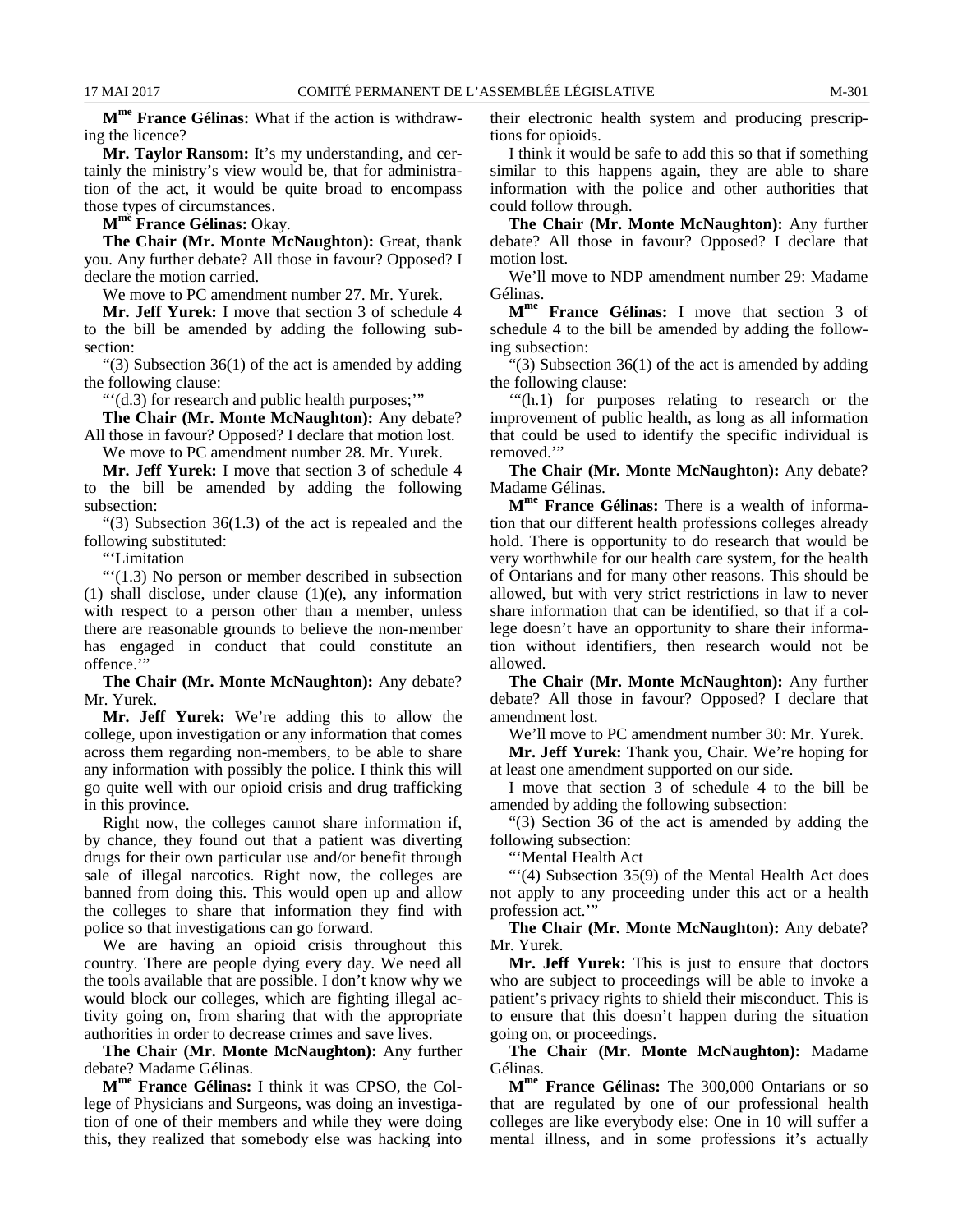higher. Discrimination against people with mental illness is still alive and well in Ontario. That would be a way to give them a bit of protection if the Mental Health Act was to not apply to any proceedings under this act or the health professions act.

**The Chair (Mr. Monte McNaughton):** Any further debate? All those in favour? Opposed? I declare that motion lost.

We move to government amendment number 31: Mr. Fraser.

**Mr. John Fraser:** I move that section 3 of schedule 4 to the bill be amended by adding the following subsections:

"(3) Subsection 36(1) of the act is amended by striking out 'or' at the end of clause (i), by adding 'or' at the end of clause (j) and by adding the following clause:

"(k) to the minister in order to allow the minister to determine,

""(i) whether the college is fulfilling its duties and carrying out its objects under this act, a health profession act, the Drug and Pharmacies Regulation Act or the Drug Interchangeability and Dispensing Fee Act, or

#### **1440**

""(ii) whether the minister should exercise any power" of the minister under this act, or any act mentioned in subclause (i).'

"(4) Section 36 of the act is amended by adding the following subsection:

"'Restriction

"'(1.6) Information disclosed to the minister under clause (1)(k) shall only be used or disclosed for the purpose for which it was provided to the minister or for a consistent purpose.'"

**The Chair (Mr. Monte McNaughton):** Any debate? Mr. Fraser.

**Mr. John Fraser:** The motion would amend the confidentiality provisions of the RHPA to allow colleges to share information with the minister in order to allow the minister to determine whether the colleges are fulfilling their statutory duties appropriately and/or whether the minister should exercise any of the minister's powers under the statutory scheme.

Permitting sharing of such information with the minister is intended to help ensure greater levels of accountability within the health regulatory sector and is intended to permit the minister to respond more swiftly to situations involving the operations of health regulatory colleges. The sharing of this information is also intended to support the minister's overall responsibility under the statutory scheme for ensuring that colleges are regulated appropriately in the public interest.

Of note, the motion would also clarify that the minister may only use or disclose such information for the purposes set out in section  $36(1)(k)$  for a purpose that is consistent with the reason for which it was provided to the minister.

**The Chair (Mr. Monte McNaughton):** Any further debate? Madame Gélinas.

**Mme France Gélinas:** I cannot for the life of me think that we cannot find another way to make sure that colleges do their work properly without creating this peephole into people's personal information. I don't know why we are not putting more time, effort and energy into finding ways to hold colleges to account without having colleges disclose personal information and personal health information. There are some really brilliant people working at the Ministry of Health; I'm sure they can find a way to get that done.

**The Chair (Mr. Monte McNaughton):** Further debate? All those in favour? Opposed? Carried.

We'll move to NDP motion number 32. Madame Gélinas.

**Mme France Gélinas:** I move that section 3 of schedule 4 to the bill be amended by adding the following subsection:

"(4) Subsection  $36(1.3)$  of the act is amended by adding 'unless there are reasonable grounds to believe the non-member has engaged in conduct that could constitute an offence' at the end."

**The Chair (Mr. Monte McNaughton):** Any debate? Madame Gélinas.

**Mme France Gélinas:** It's very much similar to an amendment that the PCs had tried to put forward that would give colleges the right to share information about non-members. When they go into a practice, when they investigate one of their members, they often come across the work of other people working in the same area—the same clinic, same centre—and they sometimes come across illegal activities that are going on. This would give the colleges the opportunity, if they believe that there is action taking place that could constitute an offence, it would give them the opportunity to share information about non-members.

**The Chair (Mr. Monte McNaughton):** Any further debate? Mr. Yurek.

**Mr. Jeff Yurek:** Yes, we're supportive of this amendment. I find it outrageous: The government continues to give themselves access to the personal health information of all Ontarians, but those who could possibly be participating in illicit activity are given protection. Not allowing the colleges to disclose that information to authorities we're in the middle of an opioid crisis in this country; people are dying on the streets. Authorities—the health officials, legal, justice—need every tool available in order to stem the death that is going on in our country. For a government to be wanting to invade the privacy of Ontarians, but protecting criminal activity—it's shocking.

I am fully supportive. Hopefully, they'll listen to this amendment and help stem the flow of drug trafficking in this country.

**The Chair (Mr. Monte McNaughton):** Any further debate? Madame Gélinas.

**Mme France Gélinas:** I want to make this clear: There are cases where people are hacking into physicians' electronic health records and printing illegal prescriptions for narcotics, for opioids and for other addictive pain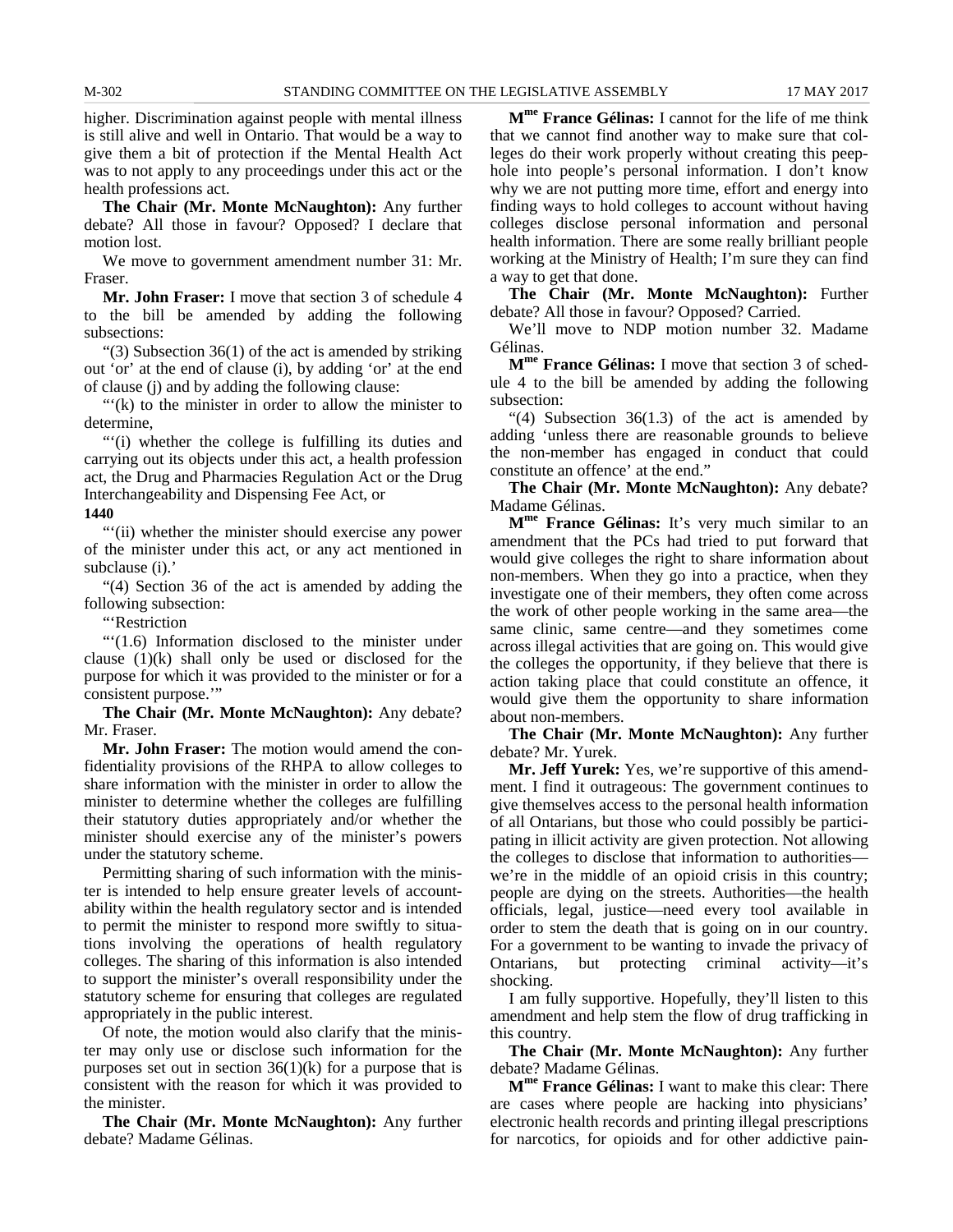killers. Colleges may find out about this and not be allowed to tell anyone if we don't pass this amendment. This is absurd.

**The Chair (Mr. Monte McNaughton):** Any further debate? Mr. Fraser.

**Mr. John Fraser:** We don't want to discourage the co-operation of witnesses and complainants, as they may be less willing to come forward to the college with evidence. If these individuals do not come forward, it may negatively impact the college's ability to fully investigate matters involving a member's professional misconduct, incompetence or incapacity.

The proposal also conflicts with the advice that we received from the sexual abuse task force, and from victim and patient advocacy groups, that the disclosure to police of incidents of sexual assault is a decision that complainants alone should make.

**The Chair (Mr. Monte McNaughton):** Any further debate?

**Mr. Jeff Yurek:** This is a request from the colleges to help them in stemming the tide of narcotic trafficking that is ongoing in this country.

**The Chair (Mr. Monte McNaughton):** Madame Gélinas?

**Mme France Gélinas:** I agree with what was just said. I also give the colleges enough respect that they would never treat a victim of sexual abuse and go to the police if they didn't want them to. This is to give them permission to go to the police if there is something unlawful going on. By voting down that amendment, you allow this to continue.

You also send a very clear message to the—remember, I have 110 opiate prescriptions per 100 residents in northeastern Ontario. Not all of those prescriptions are given by physicians. Some of them are given by people hacking into physicians' health records. This will continue. The damage that it is doing to the people of the northeast will also continue.

**The Chair (Mr. Monte McNaughton):** Any further debate? All those in favour? Opposed? I declare that amendment lost.

We'll move to NDP motion number 33.

**Mme France Gélinas:** I move that section 3 of schedule 4 to the bill be amended by adding the following subsection:

"(5) Section 36 of the act is amended by adding the following subsection:

"'Non-application of Mental Health Act

"'(4) Subsection 35(9) of the Mental Health Act does not apply to any proceeding under this act or a health profession act."

**The Chair (Mr. Monte McNaughton):** Any debate?

**Mme France Gélinas:** A very similar motion put forward by the PCs was debated; the same arguments hold.

**The Chair (Mr. Monte McNaughton):** Any further debate? All those in favour? Opposed? Lost.

Shall schedule 4, section 3, as amended, carry? Carried.

I believe we have consensus amongst the committee to take a break for a few minutes. I'm going to ask all committee members to be back here at 2:59, because when we go back in session at 3, we'll be moving quickly through these. So about a five-minute break—

*Interjection.*

**The Chair (Mr. Monte McNaughton):** I'm sorry. Mr. Fraser?

**Mr. John Fraser:** We would like to go for a 20 minute break.

**The Chair (Mr. Monte McNaughton):** Is there agreement?

**Mme France Gélinas:** Does it change anything?

**The Chair (Mr. Monte McNaughton):** No.

**Mr. John Fraser:** If you want to go through a bit more debate until, like, 2:55, we can do that too. We're willing to debate right up to 2:59.

**The Chair (Mr. Monte McNaughton):** Okay. It's the will of the committee.

**Mr. John Fraser:** Yes.

**The Chair (Mr. Monte McNaughton):** So do you want to go up to 2:59 and then take the 20-minute recess?

**Mr. John Fraser:** Does that work for everybody? Okay, let's keep going.

**The Chair (Mr. Monte McNaughton):** Sure. We'll move to schedule 4, section 4: NDP amendment number 34.

**Mme France Gélinas:** I move that subsection 36.1(5) of the Regulated Health Professions Act, 1991, as set out in subsection 4(2) of schedule 4 to the bill, be amended by striking out paragraphs 2, 3 and 5 and substituting the following:

"2. The minister shall not collect personal information under subsection (1).

"3. Reports and other documents using information collected under this section may be published for the purposes set out under subsection (1) and for those purposes only." **1450**

**The Chair (Mr. Monte McNaughton):** Any debate? Madame Gélinas.

**Mme France Gélinas:** I was not successful in getting rid of the peephole. I am trying to minimize what can be done with the personal information and personal health information of members of the different professional health colleges in Ontario.

**The Chair (Mr. Monte McNaughton):** Further debate? All those in favour? Opposed? I declare the motion lost.

Shall schedule 4, section 4 carry? Carried.

Shall schedule 4, section 5 carry? Carried.

We'll move to schedule 4, section 6, and NDP amendment number 35: Madame Gélinas.

**Mme France Gélinas:** I move that subsection 6(1) of schedule 4 to the bill be struck out.

**The Chair (Mr. Monte McNaughton):** Any debate? Madame Gélinas.

**Mme France Gélinas:** Basically, what this does is it allows the minister to prescribe additional functions to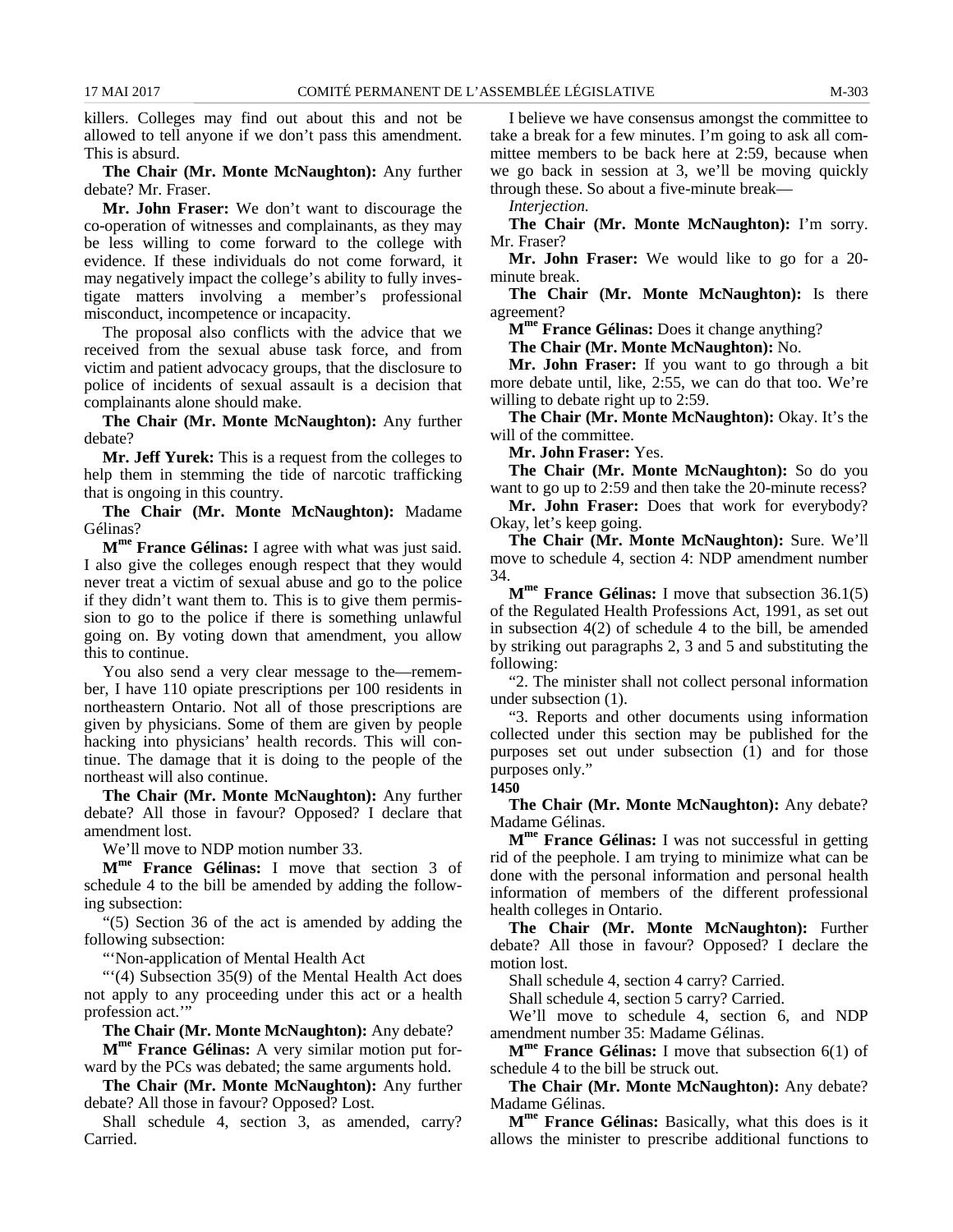the patient relations program for the purpose of this bill. By striking it out, we leave this responsibility to the colleges.

**The Chair (Mr. Monte McNaughton):** Any further debate? Mr. Fraser.

**Mr. John Fraser:** We won't be supporting this motion because it wouldn't allow the ministry access to information necessary for the purposes of health human resources planning.

**The Chair (Mr. Monte McNaughton):** Further debate? All those in favour? Opposed? I declare that amendment lost.

We'll move to PC amendment number 36: Mr. Yurek.

**Mr. Jeff Yurek:** I move that subsection 6(2) of schedule 4 to the bill be struck out.

**The Chair (Mr. Monte McNaughton):** Any debate? Mr. Yurek.

**Mr. Jeff Yurek:** Sure. This is dealing with the composition of committees to ensure complete separation between the discipline committee and the council, to ensure there's no overlap of membership and there are both public and professional members included on the board. It's an ask from the CPSO in order to ensure greater flexibility in the college and also ensuring that non-council members are going to be on the discipline committee.

**The Chair (Mr. Monte McNaughton):** Further debate? Madame Gélinas.

**Mme France Gélinas:** I thought that this section dealt with the definition of "patient."

**The Chair (Mr. Monte McNaughton):** Further debate?

**Mme France Gélinas:** Can I ask legislative counsel to see? Does this deal with the definition of "patient" or does this deal with what he's just talked about?

**Mr. Ralph Armstrong:** Subsection 6(1), which we already had the motion fail on, dealt with the definition of "patient." We're on 6(2), which is about committees.

**Mme France Gélinas:** Okay. I'm not feeling too good, as you can see. I'm good now. I know where we are. Thank you.

**The Chair (Mr. Monte McNaughton):** Further debate? All those in favour? Opposed? I declare that amendment lost.

We move to NDP amendment number 37: Madame Gélinas.

**Mme France Gélinas:** I move that subsection 6(2) of schedule 4 to the bill be struck out.

**The Chair (Mr. Monte McNaughton):** This is a duplicate, so it's out of order.

We'll move to government amendment number 38: Mr. Fraser.

**Mr. John Fraser:** I move that clause 43(1)(t) of the Regulated Health Professions Act, 1991, as set out in subsection 6(3) of schedule 4 to the bill, be struck out and the following substituted:

"(t) prescribing additional information to be contained in a college's register for the purposes of paragraph 19 of subsection 23(2) of the code and designating such

information as information subject to subsection 23(13.1) of the code."

**The Chair (Mr. Monte McNaughton):** Any debate? Mr. Fraser.

**Mr. John Fraser:** The proposed motion maintains the minister's regulation-making authority to specify additional information that must be contained in the colleges' public registers.

In addition, the motion clarifies that the regulation would also specify whether the additional information to be contained in the register would also be subject to the registrar's duty to correct incomplete and inaccurate information.

While it is inherently the role of colleges to ensure that information provided to the public is accurate and complete, the requirements to ensure complete and accurate information is particularly necessary where the register contains information obtained from third parties; i.e. information not generated by the college itself. This change would better enable members to ensure the accuracy of such third-party information in their register.

**The Chair (Mr. Monte McNaughton):** Any further debate? Madame Gélinas.

**Mme France Gélinas:** I was also under the impression that, sometimes, the information will never be complete; that is, you have a part of something, and then the information would not become available or accessible whatsoever because the information is not complete. Wouldn't it be wiser to give a little bit of leeway, that some information should be posted—although it is not complete because it is still of value?

**Mr. John Fraser:** This motion is in keeping with the changes proposed in a complementary motion, which specifies that the college's duty to correct incomplete and inaccurate information applies to the information generated by a third party.

**Mme France Gélinas:** Yes, that's what you said the first time.

**Mr. John Fraser:** Yes.

**The Chair (Mr. Monte McNaughton):** Madame Gélinas.

**Mme France Gélinas:** But can you see where there is a problem? Because health professionals will argue that, given that the information is not complete, it should not be put on. But some information will never be complete; therefore, it will never get on.

**The Chair (Mr. Monte McNaughton):** Any further debate? Seeing none, all those in favour? Opposed? I declare the motion carried.

We're going to take a 20-minute recess now, and we will return at 3:17 p.m.

*The committee recessed from 1457 to 1517.*

**The Chair (Mr. Monte McNaughton):** Welcome back. Now that it's past 3 p.m., those amendments which have not yet been moved shall be deemed to have been moved, and the Chair shall interrupt the proceedings—as we've done—and shall, without further debate or amendment, put every question necessary to dispose of all remaining sections of the bill and any amendments thereto,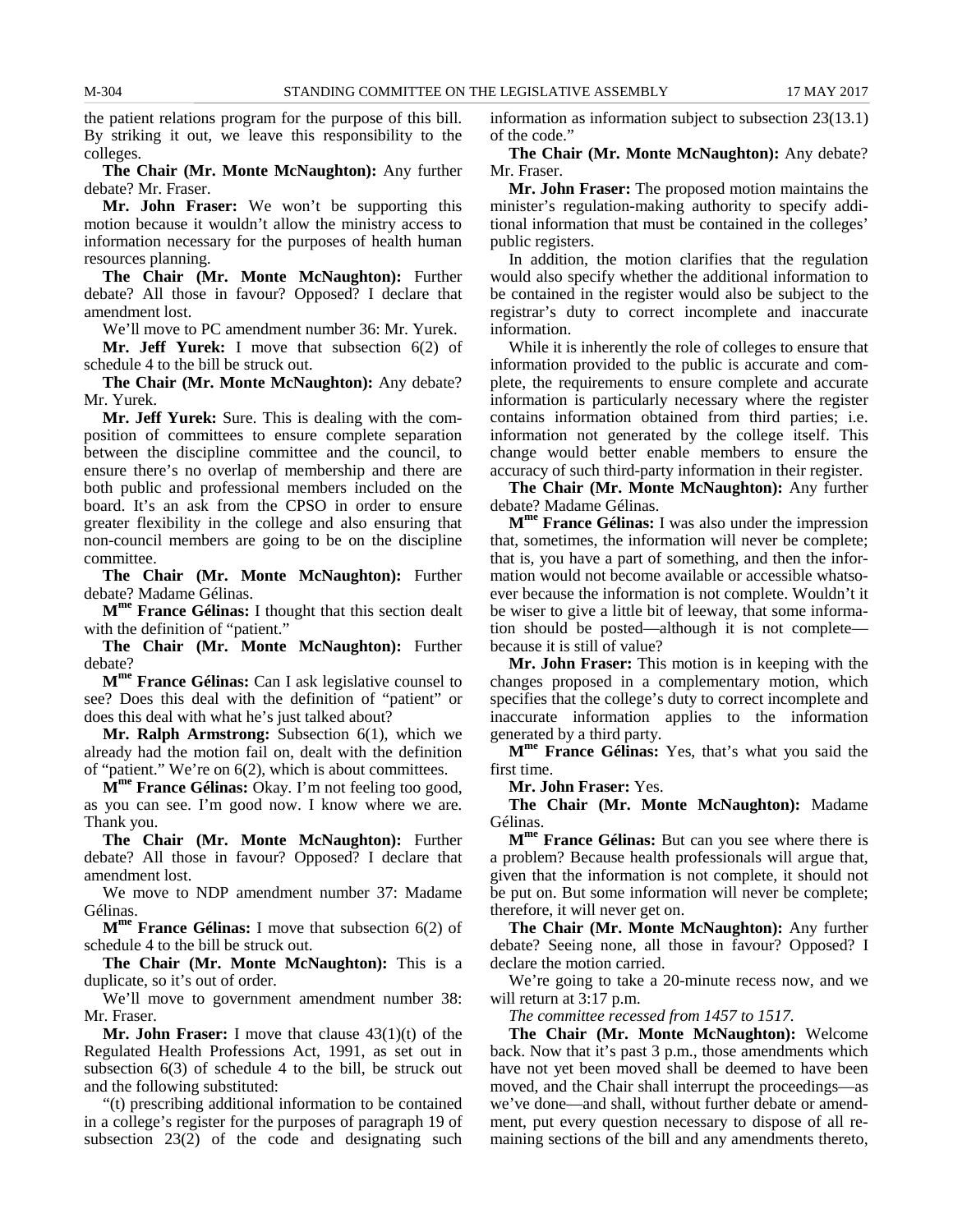with one 20-minute waiting period pursuant to standing order 129(a) being permitted. We will be recessing in about 25 minutes to go up to the House for the vote. We'll begin now and do that for the next 25 minutes. We're on schedule 4, section 6, NDP amendment 38.1: All in favour? Opposed? I declare that lost. Government amendment 39: All in favour? Opposed? I declare that amendment carried. Shall schedule 4, section 6, as amended, carry? Carried. We'll move to schedule 4, section 7, NDP amendment number 40: All in favour? Opposed? I declare that amendment lost. Government amendment 41: All in favour? Opposed? I declare it carried. PC amendment 42: All in favour? Opposed? I declare that amendment lost. NDP amendment 43: All in favour? Opposed? I declare that amendment lost. Shall schedule 4, section 7, as amended, carry? Carried. Shall schedule 4, section 8 carry? Carried. Schedule 4, section 9, NDP amendment number 44: All in favour? Opposed? I declare that amendment lost. Government amendment 45: All in favour? Opposed? I declare that amendment carried. NDP amendment 46: All in favour? Opposed? I declare it lost. Shall schedule 4, section 9, as amended, carry? Carried. Schedule 4, section 10, PC amendment number 47: All in favour? Opposed? I declare that amendment lost. Shall schedule 4, section 10 carry? Carried. Shall schedule 4, section 11 carry? Carried. We'll move to schedule 4, section 12, NDP amendment number 48: All in favour? Opposed? I declare that lost. PC amendment 49: All in favour? Opposed? I declare that lost. NDP amendment 50: All in favour? Opposed? I declare that amendment lost. NDP amendment number 51: All in favour? Opposed? I declare that lost. NDP amendment 52: All in favour? Opposed? I declare that amendment lost. Government amendment 53: All in favour? Opposed? I declare that carried. PC amendment 54: All in favour? Opposed? Lost. NDP amendment 55: All in favour? Opposed? Lost. NDP amendment 56: All in favour? Opposed? Lost. Government amendment 57: All in favour? Opposed? Carried. PC amendment 58: All in favour? Opposed? Lost. NDP amendment 59: All in favour? Opposed? Lost. PC amendment 60: All in favour? Opposed? Lost. Government amendment number 61: All in favour? Opposed? Carried PC amendment number 62: All in favour? Opposed? Lost. NDP amendment 63: All in favour? Opposed? I declare that lost. NDP amendment 64: All in favour? Opposed? I declare that lost. Government amendment number 65: All in favour? Opposed? Carried. Shall schedule 4, section 12, as amended, carry? Carried. We'll move to schedule 4, section 13, PC amendment number 66: All in favour? Opposed? Lost. PC amendment 67: All in favour? Opposed? Lost. NDP amendment 68: All in favour? Opposed? Lost. Shall schedule 4, section 13 carry? Carried. Schedule 4, section 14, NDP amendment number 69: All in favour? Opposed? Lost. Shall schedule 4, section 14 carry? Carried. Schedule 4, section 15, PC amendment number 70: All in favour? Opposed? Lost. Government amendment number 71: All in favour? Opposed? Carried. PC amendment number 72: All in favour? Opposed? Lost. NDP amendment 73: All in favour? Opposed? Lost. NDP amendment number 74: All in favour? Opposed? Lost. NDP amendment 75: All in favour? Opposed? Lost. Government amendment 76: All in favour? Opposed? Carried. Shall schedule 4, section 15, as amended, carry? Carried. Shall schedule 4, section 16 carry? Carried. Shall schedule 4, section 17 carry? I heard a no. All in favour? Opposed? Carried. Schedule 4, section 18, PC amendment number 77: All in favour? Opposed? Lost. NDP amendment 78: All in favour? Opposed? Lost. NDP amendment 79: All in favour? Opposed? Lost. PC amendment 80: All in favour? Opposed? Lost. Shall schedule 4, section 18 carry? Carried. NDP amendment number 81: All in favour? Opposed? Lost. Government amendment 82: All in favour? Opposed? Carried. Schedule 4, section 19, NDP amendment 83: All in favour? Opposed? Lost. Government amendment 84: All in favour? Opposed? Carried. NDP amendment 85: All in favour? Opposed? Lost. Government amendment 86: All in favour? Opposed? Carried. PC amendment 87: All in favour? Opposed? Lost. NDP amendment 88: All in favour? Opposed? Lost. Government amendment 89: All in favour? Opposed? Carried. Government amendment 90: All in favour? Opposed? Carried. PC amendment 91: All in favour? Opposed? Lost.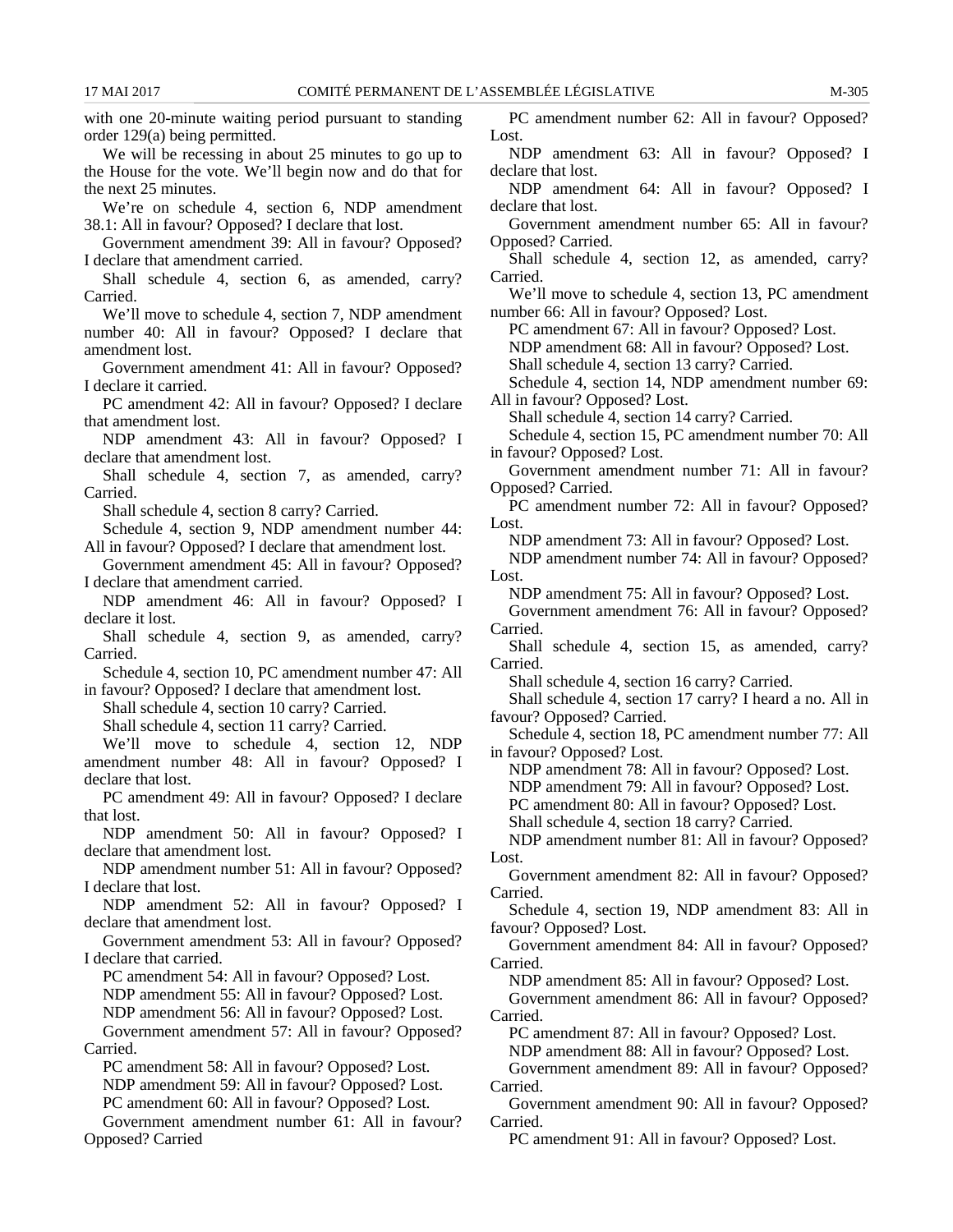Shall schedule 4, section 19, as amended, carry? Carried.

Schedule 4, section 20, government amendment 92: All in favour? Opposed? Carried.

Shall schedule 4, section 20, as amended, carry? Carried.

Schedule 4, section 21, government amendment 93: All in favour? Opposed? Carried.

Shall schedule 4, section 21, as amended, carry? Carried.

We'll do schedule 4, sections 22 to 26, inclusive. Shall schedule 4, sections 22 to 26, inclusive, carry? Carried.

Schedule 4, section 27, government amendment 94: All in favour? Opposed? Carried.

Shall schedule 4, section 27, as amended, carry? Carried.

Schedule 4, section 28, NDP amendment 95: All in favour? Opposed? Lost.

NDP amendment 96: All in favour? Opposed? Lost.

NDP amendment 97: All in favour? Opposed? Lost.

Government amendment 98: All in favour? Opposed? Carried.

Shall schedule 4, section 28, as amended, carry? Carried.

Shall schedule 4, section 29 carry? Carried.

We'll move to schedule 4, section 30, PC amendment 99: All in favour? Opposed? Lost.

Shall schedule 4, section 30 carry? Carried.

Schedule 4, section 31, government amendment 100: All in favour? Opposed? Carried.

Shall schedule 4, section 31, as amended, carry? Carried.

**Mr. John Fraser:** Motion 101?

**The Chair (Mr. Monte McNaughton):** Yes, everything is deemed to be moved, but government amendment 101 is out of order.

We'll move to schedule 4, section 32, government amendment 102: All in favour? Opposed? Carried.

Shall schedule 4, section 32, as amended, carry? Carried.

Shall schedule 4, as amended, carry? Carried.

Schedule 5, section 1, NDP amendment 103: All in favour? Opposed? Lost.

NDP amendment 103.1: All in favour? Opposed? Carried.

Shall schedule 5, section 1, as amended, carry? Carried.

Shall schedule 5, section 2 carry? Carried.

We'll move to NDP amendment 104: All in—

**Mme France Gélinas:** Recorded vote.

**The Chair (Mr. Monte McNaughton):** Okay, we're doing a recorded vote on NDP amendment 104.

#### **Ayes**

Bailey, Gélinas, Yurek.

#### **Nays**

Berardinetti, Fraser, Kiwala, Malhi.

**The Chair (Mr. Monte McNaughton):** I declare the amendment lost.

We'll vote on schedule 5, sections 3 to 17, inclusive. All in favour of schedule 5, sections 3 to 17, inclusive? Carried.

Shall schedule 5, as amended, carry? Carried.

So now we're back to the sections. Shall sections 1 to 3, inclusive, carry? Carried.

Shall the title of the bill carry? Carried.

Shall Bill 87, as amended, carry? Carried.

Shall I report the bill, as amended, to the House?

Carried.

We are adjourned.

*The committee adjourned at 1533.*